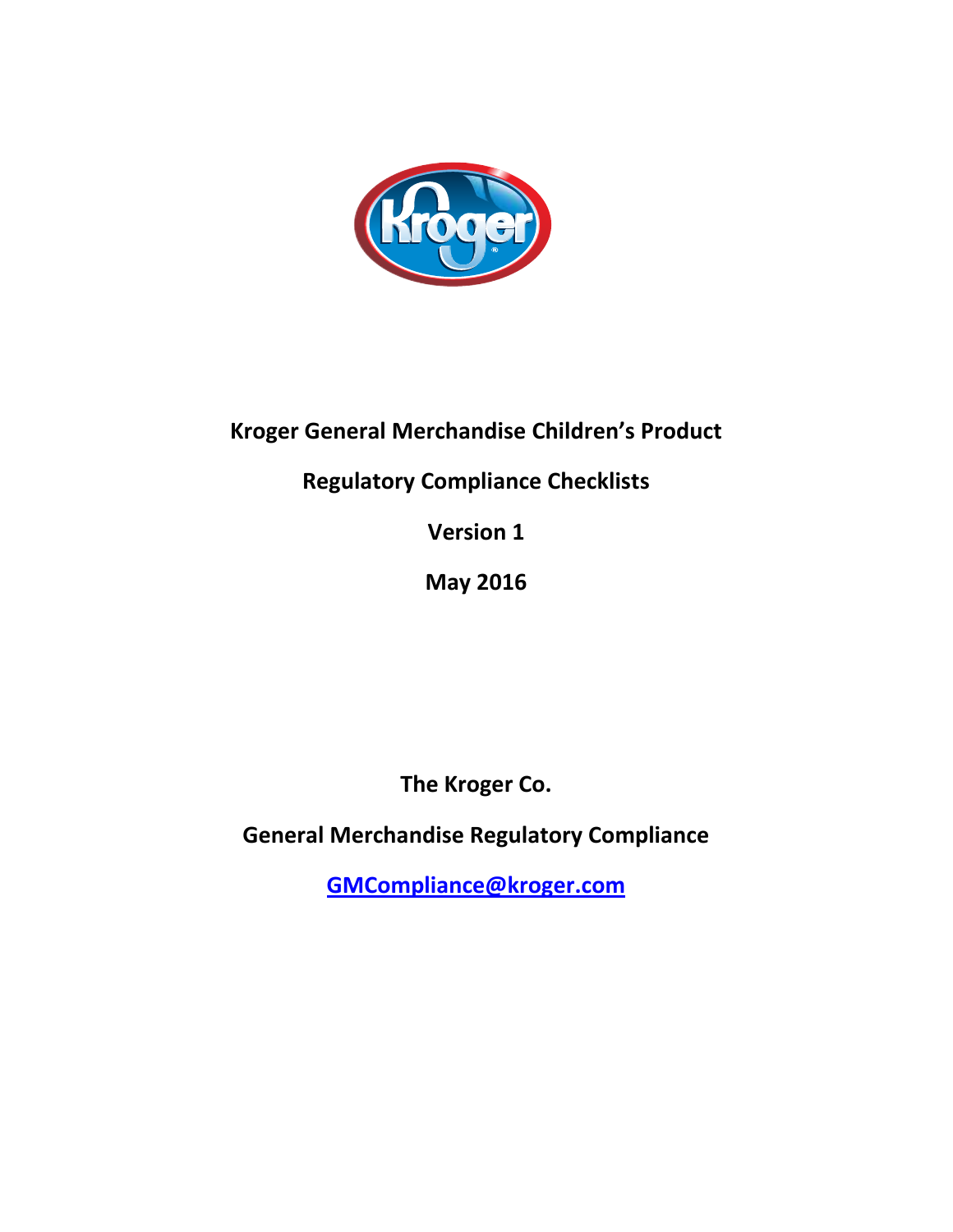## **Contents**

| 1.  |  |
|-----|--|
| 2.  |  |
| 3.  |  |
| 4.  |  |
| 5.  |  |
| 6.  |  |
| 7.  |  |
| 8.  |  |
| 9.  |  |
| 10. |  |
| 11. |  |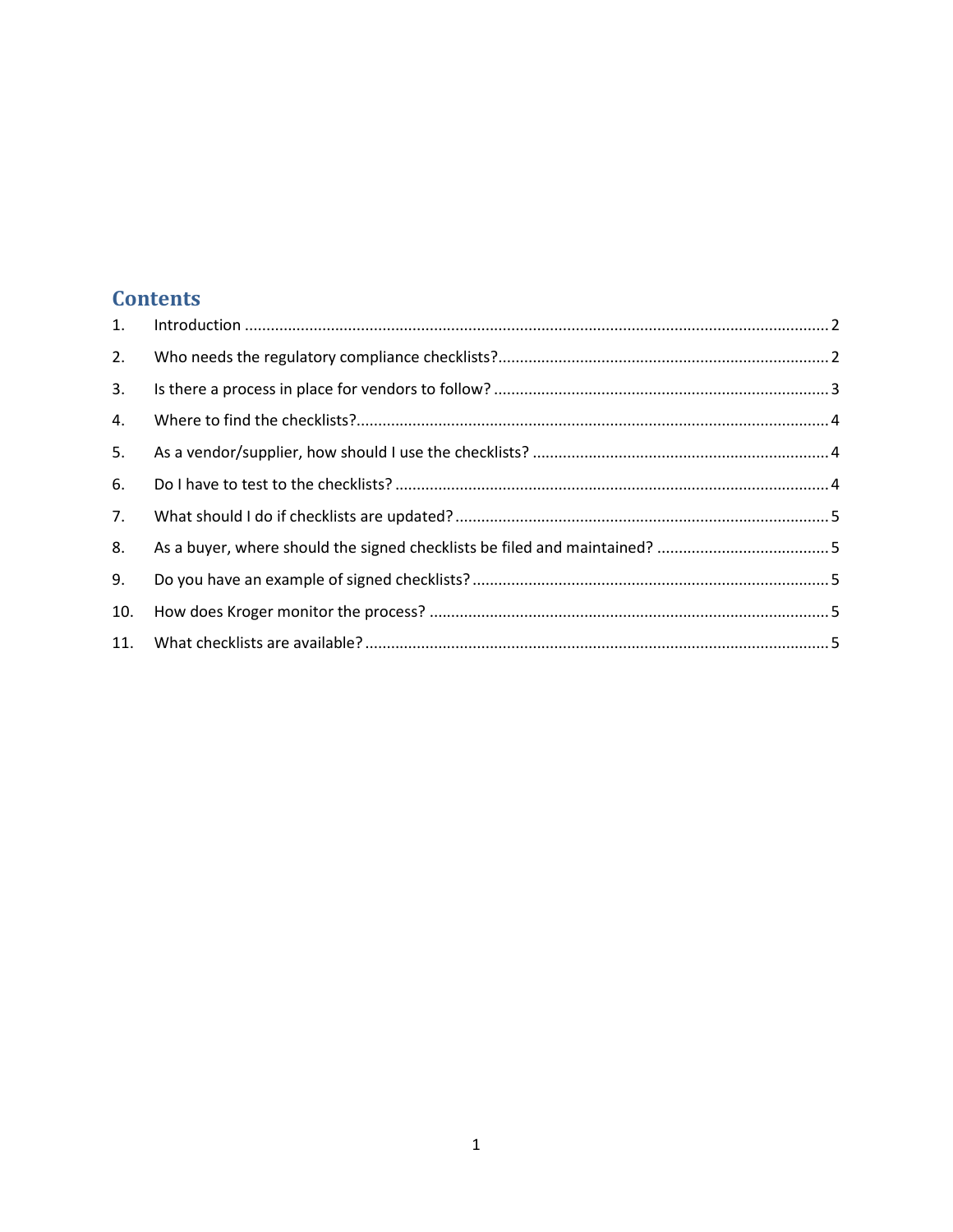## **1. Introduction**

<span id="page-2-0"></span>As a part of the Kroger Customer  $1<sup>st</sup>$  promise, we strive to provide safe and compliant general merchandise to consumers. It is an essential requirement that all general merchandise supplied to Kroger comply with all US federal and state legislations, laws and regulations.

In recent years, more and more legislation and regulations are published concerning children's product safety. It is a challenge for the supply chain to keep up with changes and new regulations, especially for vendors and suppliers with limited resources. The regulatory compliance checklists are developed as a screening tool to assist vendors and suppliers to review and identify applicable regulations and laws for children's products.

There is a total of 19 regulatory compliance checklists for children's products included in this manual. Each checklist is designed for the specific product category as indicated in the checklist. It contains the minimum regulatory requirements. When multiple regulations are applicable for the same item, such as phthalate, the most stringent requirement is included.

It should be noted that:

- The checklist is not a testing protocol. Private label or directly imported products are required to test according to Kroger testing protocols.
- As a screening tool, the checklists do not accommodate comprehensive compliance requirements. They should not be construed as law. All vendors and suppliers are required to comply with all applicable regulations and perform testing, labeling, certification, documentation, licensing, registration and reporting responsibility as applicable.
- The checklist is developed for The Kroger Co. approved vendors, factories and suppliers and CANNOT be distributed outside of the Kroger supply chain.

## <span id="page-2-1"></span>**2. Who needs the regulatory compliance checklists?**

All vendors and suppliers providing Kroger the following product will need to review the checklist and follow the process specified in Section 3.

- Corporate brand products, or
- Directly imported products

The following flow chart identifies products needing the checklists.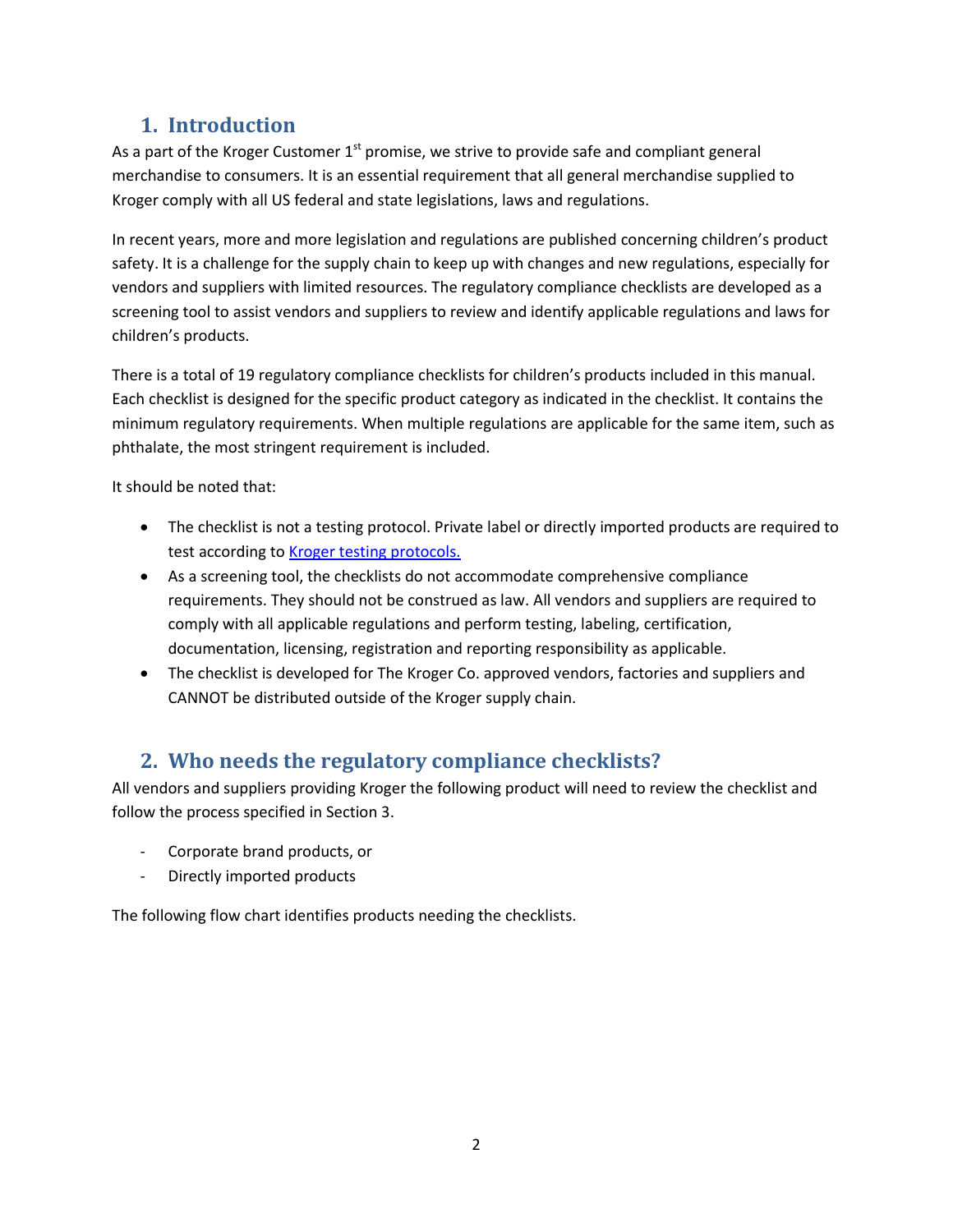

## <span id="page-3-0"></span>**3. Is there a process in place for vendors to follow?**

The vendor should select all applicable checklists for their product categories and understand requirements outlined in the checklists. The supplier compliance manager or the dedicated compliance associate in the company shall sign each applicable checklist to acknowledge the receipt of checklist, confirm the understanding of requirements, and agree to perform testing, labeling, certification, documentation, registration, licensing and reporting obligations as applicable.

The signed checklists shall be sent to buyers. The file name shall be "vendor business name\_year\_month", for instance, "ABCcompany\_2016\_05". Then, the vendor is eligible to accept purchase orders. If checklist not completed, PO will not be processed.

Each vendor only needs to submit one signed copy of each applicable checklist to the buyer. DO NOT submit checklist for each individual order, shipment or product.

For example, if you produce children's jewelry and clothing only (without sleepwear and costumes), the vendor needs to submit one signed jewelry checklist and one signed clothing checklist.

The following flow chart demonstrates the process and responsibility of each party.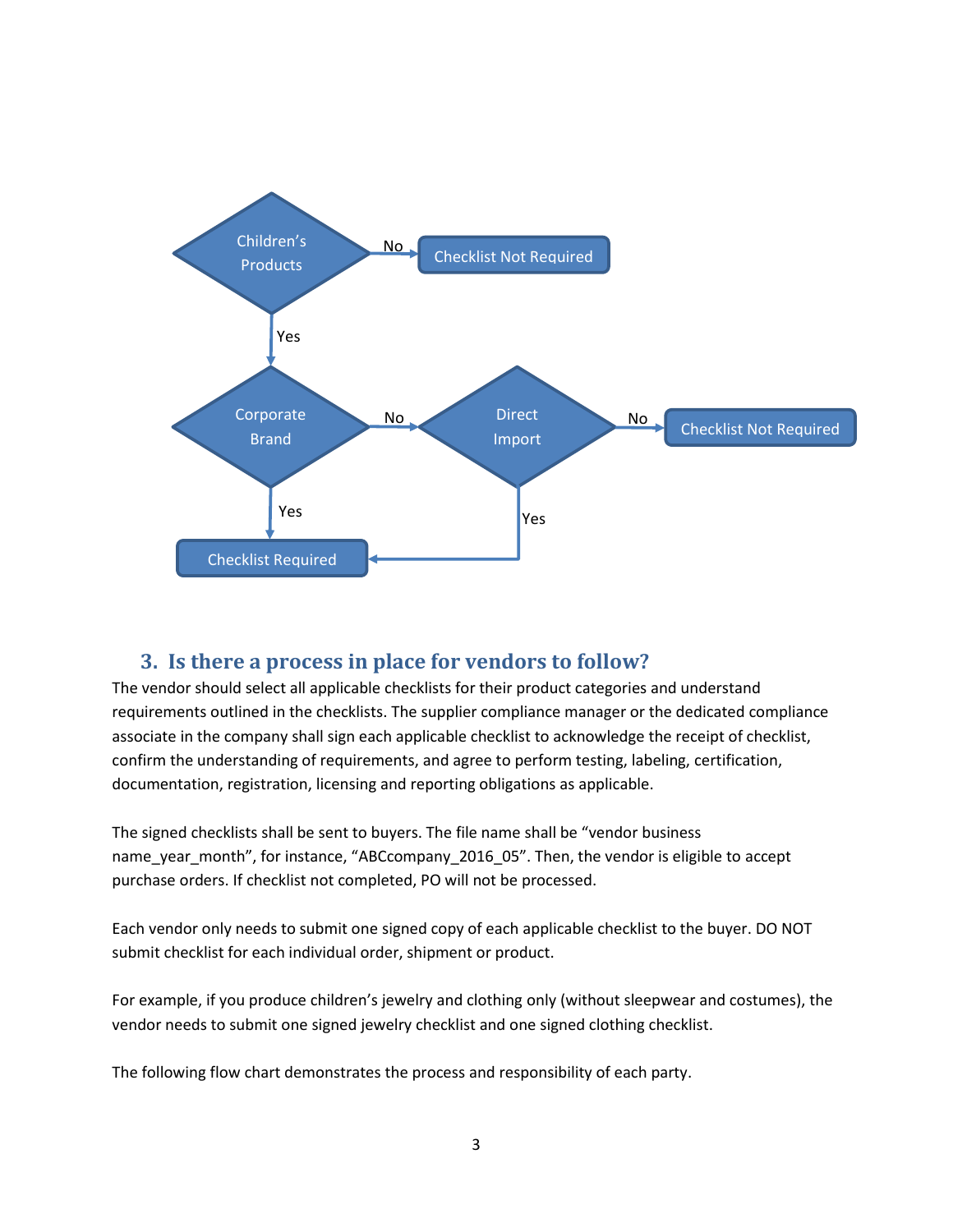

## <span id="page-4-0"></span>**4. Where to find the checklists?**

All regulatory compliance checklists for children's products are maintained on the following Kroger General Merchandise Compliance webpage. <http://www.thekrogerco.com/vendors-suppliers/general-merchandise-compliance>

The checklists will be updated upon the changes of regulations and Kroger's policy. It is recommended to visit the webpage before meeting buyers for the most updated versions.

<span id="page-4-1"></span>Buyers can also find the checklists in S drive at the following location: [S:\BUY\\\_GM\Compliance\Regulatory Compliance Checklists\Master Checklist and SOP](file://C701NAS01/SHARED/BUY/_GM/Compliance/Regulatory%20Compliance%20Checklists/Master%20Checklist%20and%20SOP)

## **5. As a vendor/supplier, how should I use the checklists?**

A checklist includes minimum regulatory requirements and should be used as a screening tool. A product needs to be classified appropriately to identify the applicable checklist(s). The vendor is recommended to review each product against the applicable checklist to make sure all regulatory requirements are met or fulfilled.

## <span id="page-4-2"></span>**6. Do I have to test to the checklists?**

Yes, tests have to be done to demonstrate compliance and product quality. Corporate brand or direct imported products must be tested pe[r Kroger testing protocols.](http://www.thekrogerco.com/vendors-suppliers/general-merchandise-compliance#testing) The checklist outlines regulatory requirements and recommended testing methods.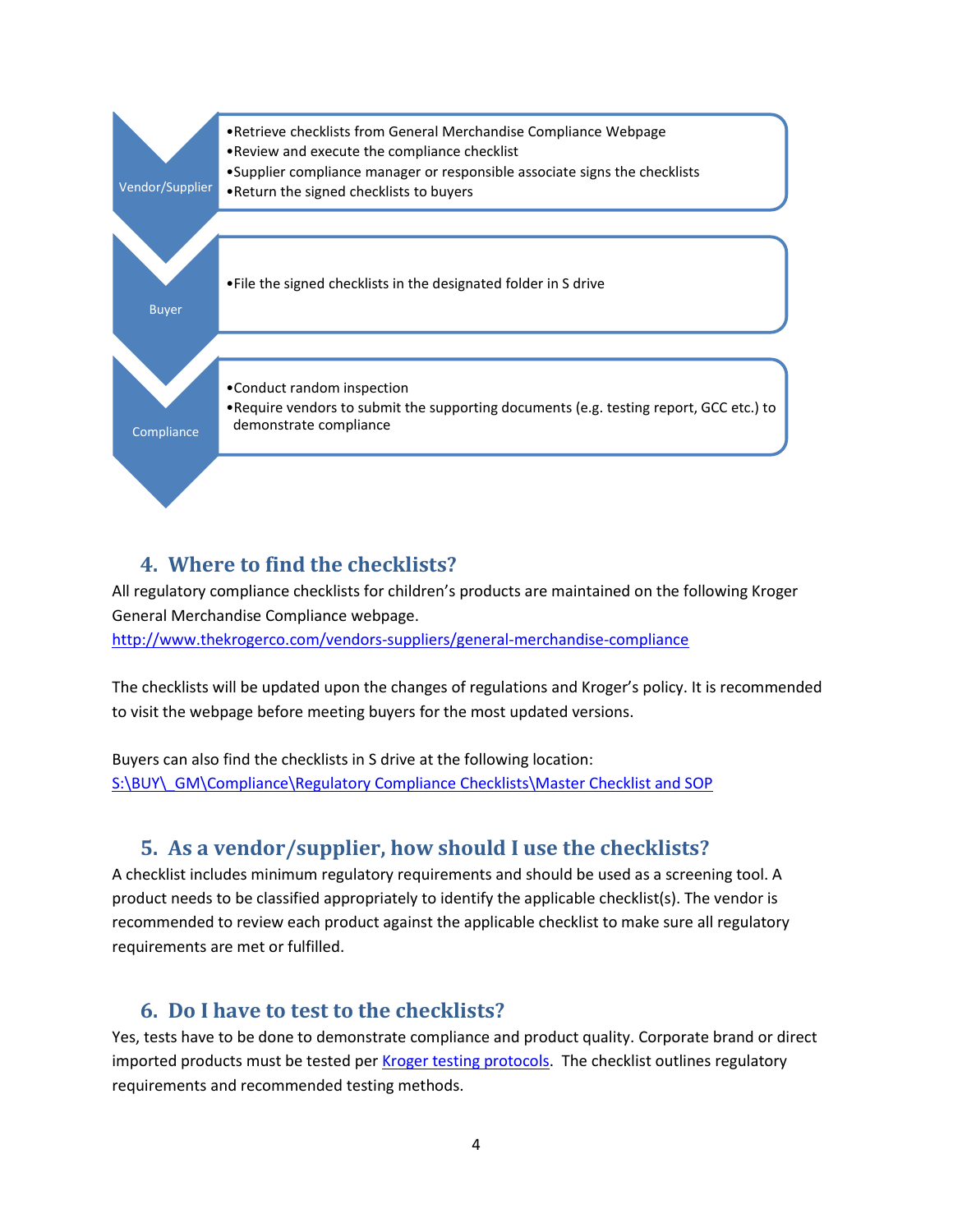## **7. What should I do if checklists are updated?**

<span id="page-5-0"></span>Key updates of checklists will be communicated to vendors/suppliers through the buying team. The vendor shall review the update and implement the change. The updated checklist shall be signed and sent to buyers.

## <span id="page-5-1"></span>**8. As a buyer, where should the signed checklists be filed and maintained?**

A folder in the S drive has been created to facilitate management of signed checklists. Each buying desk has a designated folder in the following location to file and manage the signed checklists. [S:\BUY\\\_GM\Compliance\Regulatory Compliance Checklists](file://C701NAS01/SHARED/BUY/_GM/Compliance/Regulatory%20Compliance%20Checklists)

## <span id="page-5-2"></span>**9. Do you have an example of signed checklists?**

<span id="page-5-3"></span>An example of a signed checklist is attached at the end of this manual.

## **10. How does Kroger monitor the process?**

The compliance team conducts the random inspection. Vendors will be contacted by the compliance team and are required to submit supporting documents, such as testing reports and Certificate of Compliance, to demonstrate compliances.

## <span id="page-5-4"></span>**11. What checklists are available?**

19 checklists are included in this manual for the following children's products.

- Children's Accessories
- Children's Art Materials and School Supplies
- Children's Clothing
- Children's Costumes
- Children's Food Contact Articles
- Children's Footwear
- Children's Furniture
- Children's Furniture Upholstery
- Children's Home Textiles
- Children's Jewelry
- Children's Mattress and Mattress Pad
- Children's Rugs and Carpets
- Children's Sleeping Bags
- Children's Sleepwear
- Children's Sunglasses
- Children's Toys
- Children's Toys Cosmetics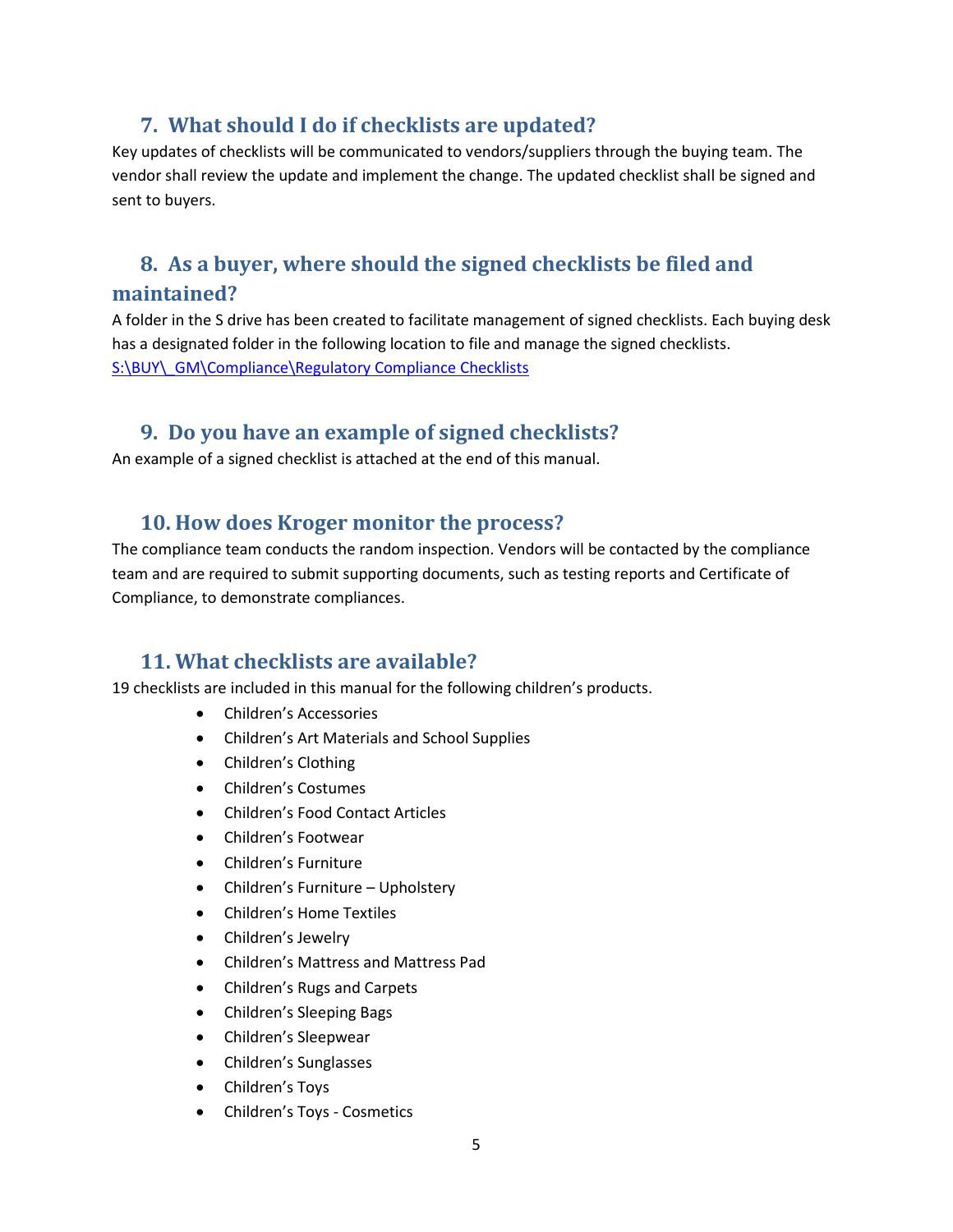- Children's Toys Electronics
- Children's Toys Plush
- Example of a Signed checklist

If you are not sure which checklist is applicable for your product, please contact General Merchandise Regulatory Compliance Team at **GMCompliance@kroger.com**.

If the above checklists are not applicable for your products, also contac[t GMCompliance@kroger.com](mailto:GMCompliance@kroger.com) to let them know.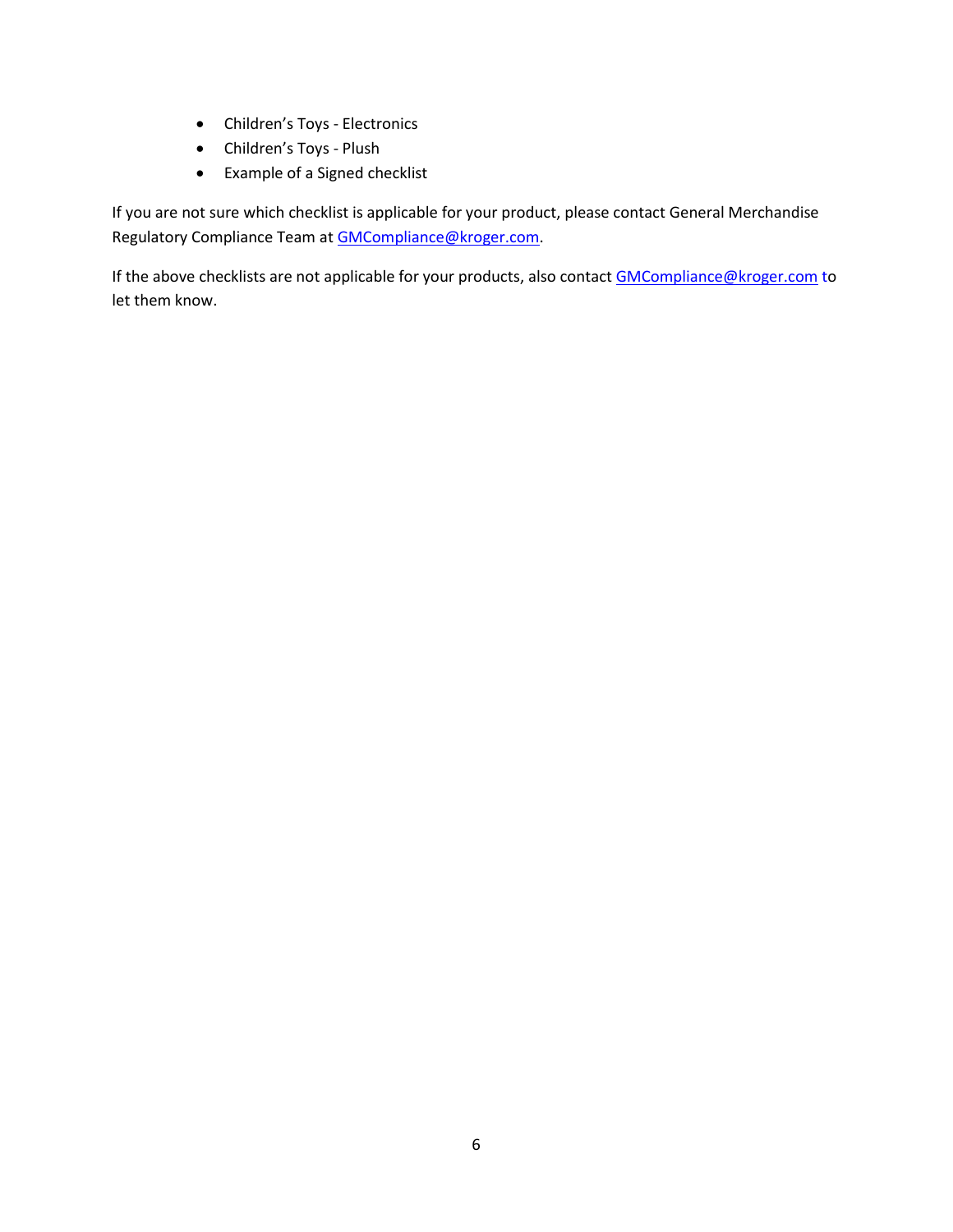

### **Regulatory Compliance Checklist for Children's Accessories**

This checklist identifies US regulatory requirements for children's accessories, such as belt, handbag, headwear, excluding jewelry and sunglasses, sold in Kroger stores to help vendors, buyers and developers screen potential non-compliant items. This checklist shall not be construed as law. All Kroger vendors are required and responsible to comply with all applicable regulatory requirements.

| Item                                       | <b>Requirements</b>                                            | <b>Testing Method</b>         |  |  |
|--------------------------------------------|----------------------------------------------------------------|-------------------------------|--|--|
| <b>Restricted chemicals</b>                |                                                                |                               |  |  |
| Lead in Substrate and paint/coating        | $\leq 90$ ppm                                                  | Metal:CPSC-CH-E1001-08.3      |  |  |
|                                            |                                                                | Non-metal: CPSC-CH-E1002-08.3 |  |  |
|                                            |                                                                | Coating: CPSC-CH-C1001-09.3   |  |  |
| Sum of 6 Phthalate                         | $\leq 1000$ ppm                                                | CPSC-CH-C1001-09.3            |  |  |
| Cadmium                                    | $\leq 40$ ppm                                                  | Best lab practices            |  |  |
| Sum of lead, cadmium, mercury and          | ≤ 100ppm for disposable package                                | Certificate of Compliance or  |  |  |
| hexavalent chromium                        |                                                                | Best lab practices            |  |  |
| <b>Labeling</b>                            |                                                                |                               |  |  |
| <b>Tracking Label</b>                      | Meet CPSIA Section 103 or/and Kroger requirements <sup>1</sup> | Review by lab                 |  |  |
| Country of Origin                          | Meet 19 CFR 134                                                | Review by lab                 |  |  |
| Fiber Label (if wool or real fur present)  | Meet 16 CFR 300/301                                            | Review by lab                 |  |  |
| Leather Labeling Guide                     | Meet 16 CFR 24                                                 | Review by lab                 |  |  |
| <b>Suffocation Warning Label</b>           | Meet Massachusetts and Kroger requirements <sup>1</sup>        | Review by lab                 |  |  |
| Feather or down label                      | Meet USA-2000 labeling standards                               | Review by lab                 |  |  |
| Uniform Packaging and Labeling             | Meet NIST uniform Laws and Regulations Handbook                | Review by lab                 |  |  |
| Regulations (on package)                   | 130                                                            |                               |  |  |
| Prop 65 warning label <sup>2</sup>         | Only required if chemical content above threshold              | Assessed by lab               |  |  |
| <b>Reporting</b>                           |                                                                |                               |  |  |
| Washington Children's Safe Product Act     | Report to Department of Ecology if one or more of 66           | Best lab practices            |  |  |
| CHCC                                       | CHCC above threshold <sup>1</sup>                              |                               |  |  |
| <b>Physical Requirements</b>               |                                                                |                               |  |  |
| Sharp Point and sharp edges                | Not allowed                                                    | 16 CFR 1500.48 and 49         |  |  |
| Small part                                 | Not allowed                                                    | 16 CFR 1501                   |  |  |
| <b>Others</b>                              |                                                                |                               |  |  |
| Special functional claim                   | Need substantiation test                                       | Determined based on claims    |  |  |
| <b>General Certification of Conformity</b> | <b>Follow Kroger specification</b>                             | Prepared by vendor            |  |  |

1. Kroger requirements available on Kroger General Merchandise Compliance webpage

http://www.thekrogerco.com/vendors-suppliers/general-merchandise-compliance

2. Lab usually performs screening test based on existing settlements (base measure). It is recommended to be assessed by lab and test accordingly. Testing results will suggest if warning label required.

3. If other category product attached to or packed with accessories, such as toy, other applicable checklist(s) should be reviewed as well.

For any question, please contact General Merchandise Regulatory Compliance GMCompliance@kroger.com .

Vendor Name, Contact Name, Title, email and phone number:

Acknowledgement signature descriptions of the Date Date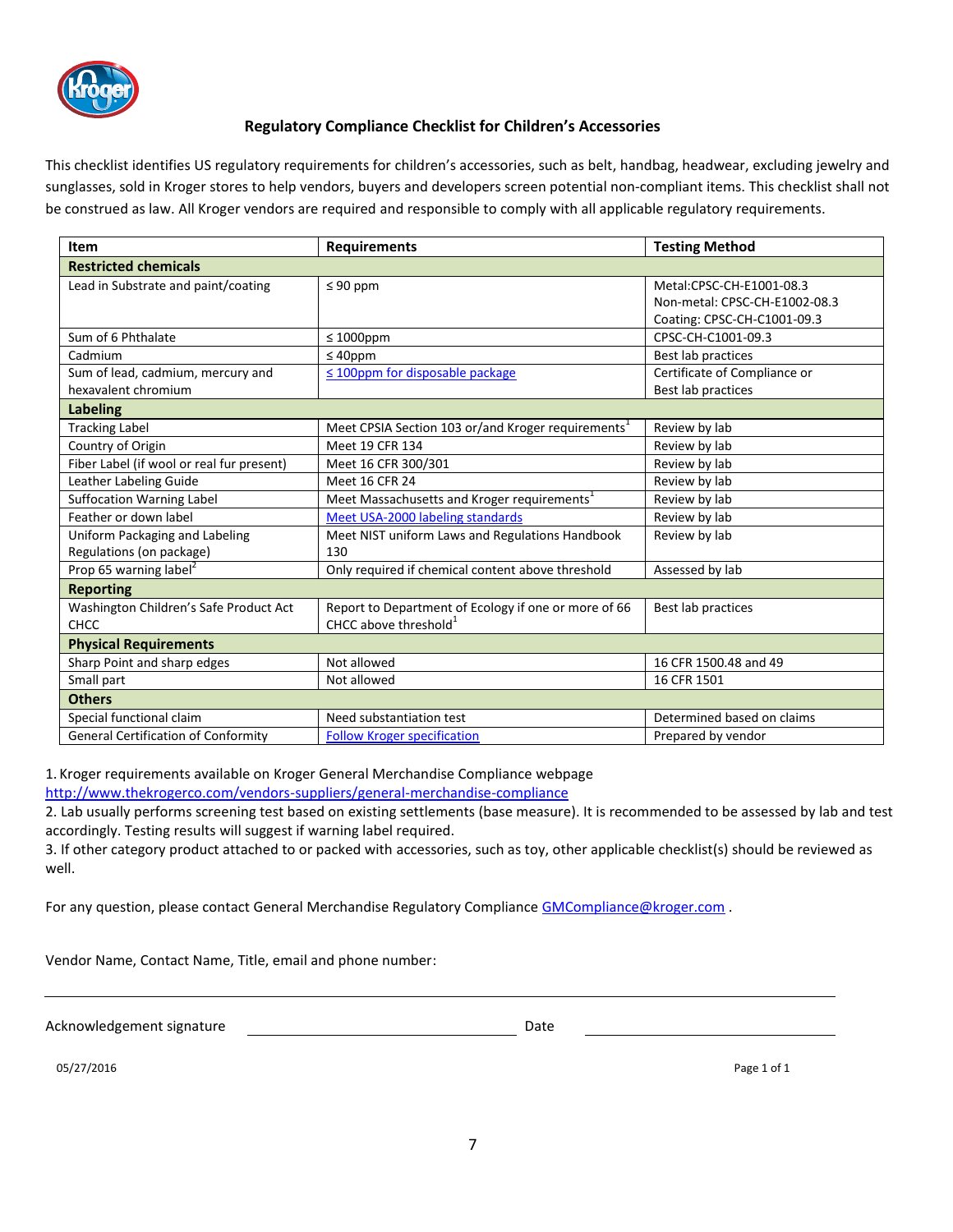

#### **Regulatory Compliance Checklist for Children's Art Materials and School Supplies**

(Excluding Electronics and Toys)

This checklist identifies US regulatory requirements for art materials and school supplies, excluding electronics and toys, sold in Kroger stores to help vendors, buyers and developers screen potential non-compliant items. This checklist shall not be construed as law. All Kroger vendors are required and responsible to comply with all applicable regulatory requirements.

| Item                                       | <b>Requirements</b>                                            | <b>Testing Method</b>             |
|--------------------------------------------|----------------------------------------------------------------|-----------------------------------|
| <b>Restricted chemicals</b>                |                                                                |                                   |
| Lead in Substrate and Coating/Print        | $\leq 90$ ppm                                                  | Metal:CPSC-CH-E1001-08.3          |
|                                            |                                                                | Non-metal: CPSC-CH-E1002-08.3     |
|                                            |                                                                | Coating: CPSC-CH-E1003-09.1       |
| Hazardous Liquids                          | Not Allowed 16CFR 1500.231                                     | Best lab practices or Certificate |
| <b>Hazardous Substances</b>                | Meets 16 CFR 1500.3(a)(15)                                     | Review by vendor/factory/supplier |
| Sum of 6 Phthalate                         | $\leq 1000$ ppm                                                | CPSC-CH-C1001-09.3                |
| Cadmium                                    | $\leq 40$ ppm                                                  | Best lab practices                |
| Sum of lead, cadmium, mercury and          | $\leq$ 100ppm for disposable package                           | Certificate of Compliance or      |
| hexavalent chromium                        |                                                                | Best lab practices                |
| <b>Flame Retardants</b>                    | Not Allowed                                                    | Best lab practices or certificate |
| <b>Labeling</b>                            |                                                                |                                   |
| <b>Tracking Label</b>                      | Meet CPSIA Section 103 or/and Kroger requirements <sup>1</sup> | Review by lab                     |
| LHAMA evaluation in art materials          | Meet 16 CFR 1500.14 label requirements and testing or          | ASTM D4236                        |
|                                            | document review                                                |                                   |
| Lead in Paint, Coating and Substrate       | If Lead is present at or above 40ppm, label required for       | CPSC CH-E1003-09.1                |
|                                            | Illinois                                                       |                                   |
| <b>CARB Label and Certificate</b>          | Composite Wood Title 17 California section 93120.7(d)          | Review by lab                     |
|                                            | documentation and label requirement                            |                                   |
| Uniform Packaging and labeling regulations | Meet NIST uniform Laws and Regulations Handbook 130            | Review by lab                     |
| Pressurized container label                | Meet requirements of 16 CFR 1500.130                           | Review by lab                     |
| Country of Origin                          | Meet 19 CFR 134                                                | Review by lab                     |
| Suffocation Warning Label for Plastic Bags | Meet Massachusetts and Kroger requirements <sup>1</sup>        | Review by lab                     |
| Prop 65 warning label <sup>2</sup>         | Only required if chemical content above threshold              | Assessed by lab                   |
| <b>Flammability</b>                        |                                                                |                                   |
| Flammability                               | 16 CFR 1500.44                                                 | 16 CFR 1500.44                    |
| Flash point of combustible liquids         | 16 CFR 1500.3(c)(6)(iii) For Ages 8 or younger shall have      | 16 CFR 1500.43(a)                 |
|                                            | flash point of 150°F or 65.6°C                                 |                                   |
| Flammability of pressurized containers     | 16 CFR 1500.3(c)(6)(viii) For ages 8 and over only             | 16 CFR 1500.45                    |
| <b>Reporting</b>                           |                                                                |                                   |
| Washington Children's Safe Product Act     | Report to Department of Ecology if one or more of 66 CHCC      | Best lab practices                |
| CHCC                                       | above threshold <sup>1</sup>                                   |                                   |
| <b>Physical Requirements</b>               |                                                                |                                   |
| <b>Mechanical Hazards</b>                  | Meet 16 CFR 1500.18 and 16 CFR 1501                            | Reviewed by vendor/supplier/lab   |
| Sharp point and sharp edge                 | Not Allowed                                                    | 16 CFR 1500.48 and .49            |
| <b>Small Parts</b>                         | Not Allowed                                                    | 16 CFR 1501                       |
| <b>Others</b>                              |                                                                |                                   |
| Antimicrobial                              | If pesticide used, need to register with EPA                   | <b>NA</b>                         |
| Label Claim                                | Need substantiation test                                       | Determined based on claim         |
| <b>General Certification of Conformity</b> | <b>Follow Kroger specification</b>                             | Prepared by vendor                |

1. Kroger requirements available on Kroger General Merchandise Compliance webpage http://www.thekrogerco.com/vendors-suppliers/generalmerchandise-compliance

2. Lab usually performs screening test based on existing settlements (base measure). It is recommended to be assessed by lab and test accordingly. Testing results will suggest if warning label required.

3. If other category product attached to or packed with art materials and school supplies, other applicable checklist(s) should be reviewed as well.

For any question, please contact General Merchandise Regulatory Compliance GMCompliance@kroger.com .

Vendor Name, Contact Name, Title, email and phone number:

Acknowledgement signature descriptions of the Date of Date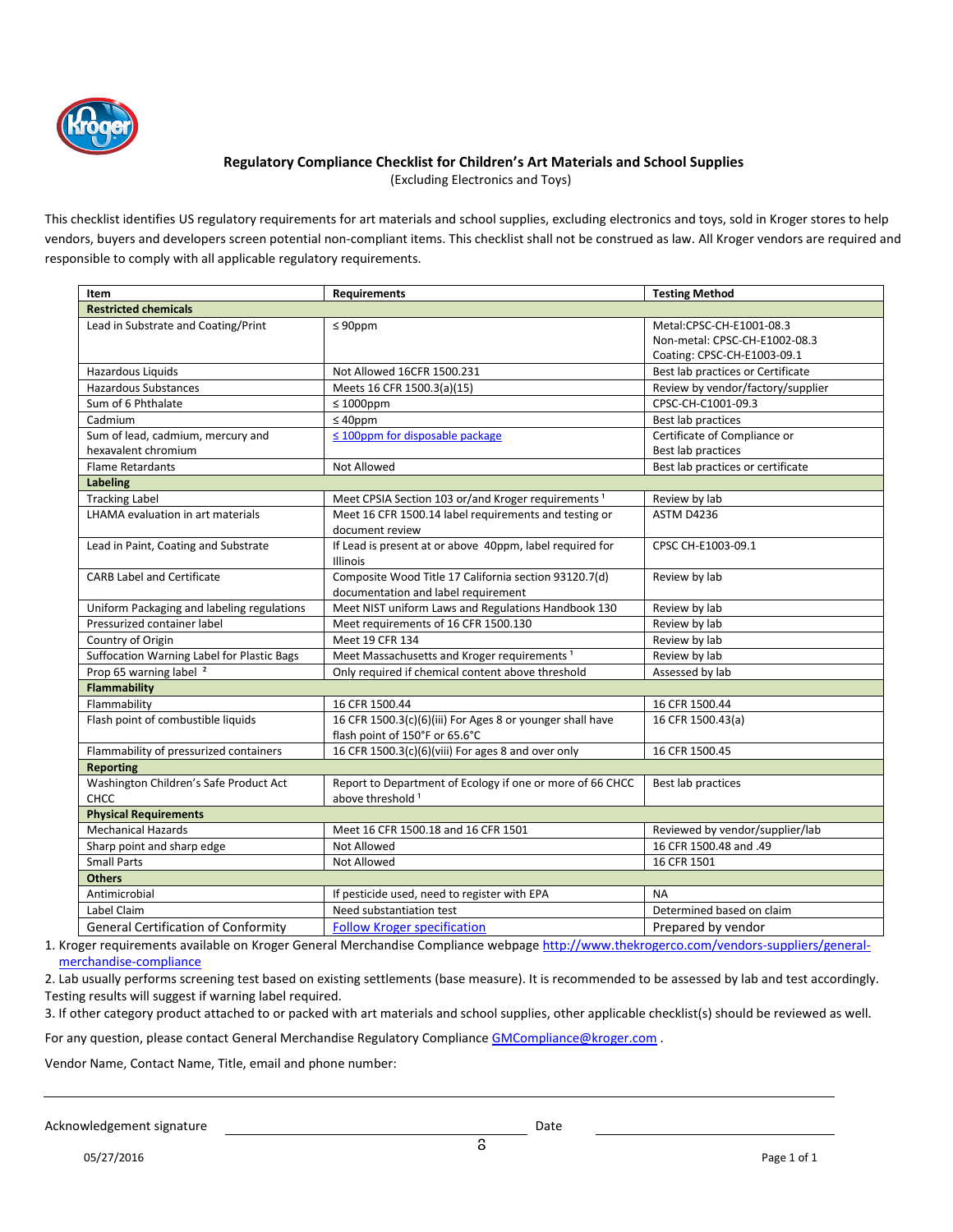

### **Regulatory Compliance Checklist for Children's Clothing**

(Excluding Sleepwear and Costumes)

This checklist identifies US regulatory requirements for children's clothing, including scarves and gloves, but excluding sleepwear and costumes but sold in Kroger stores to help vendors, buyers and developers screen potential non-compliant items. This checklist shall not be construed as law. All Kroger vendors are required and responsible to comply with all applicable regulatory requirements.

| Item                               | <b>Requirements</b>                                            | <b>Testing Method</b>         |  |
|------------------------------------|----------------------------------------------------------------|-------------------------------|--|
| <b>Restricted chemicals</b>        |                                                                |                               |  |
| Lead in Substrate and              | $\leq 90$ ppm                                                  | Metal:CPSC-CH-E1001-08.3      |  |
| Coating/Print                      |                                                                | Non-metal: CPSC-CH-E1002-08.3 |  |
|                                    |                                                                | Coating: CPSC-CH-E1003-09.1   |  |
| Sum of 6 Phthalate                 | $\leq 1000$ ppm                                                | CPSC-CH-C1001-09.3            |  |
| Cadmium                            | $\leq 40$ ppm                                                  | Best lab practices            |  |
| Sum of lead, cadmium, mercury      | $\leq$ 100ppm for disposable package                           | Certificate of Compliance or  |  |
| and hexavalent chromium            |                                                                | Best lab practices            |  |
| <b>Labeling</b>                    |                                                                |                               |  |
| <b>Tracking Label</b>              | Meet CPSIA Section 103 or/and Kroger requirements <sup>1</sup> | Review by lab                 |  |
| <b>Care Instruction Label</b>      | Meet 16 CFR 423                                                | Review by lab                 |  |
| Country of Origin                  | Meet 19 CFR 134/16 CFR 303                                     | Review by lab                 |  |
| <b>Fiber Label</b>                 | Meet 16 CFR 300/301/303                                        | Review by lab                 |  |
| <b>Suffocation Warning Label</b>   | Meet Massachusetts and Kroger requirements <sup>1</sup>        | Review by lab                 |  |
| Leather Labeling Guide             | Meet 16 CFR 24                                                 | Review by lab                 |  |
| Feather or down label              | Meet USA-2000 labeling standards                               | Review by lab                 |  |
| Uniform Packaging and Labeling     | Meet NIST uniform Laws and Regulations Handbook                | Review by lab                 |  |
| Regulations (on package)           | 130                                                            |                               |  |
| Prop 65 warning label <sup>2</sup> | Only required if chemical content above threshold              | Assessed by lab               |  |
| <b>Flammability</b>                |                                                                |                               |  |
| Flammability of clothing           | Class 1                                                        | 16 CFR 1610                   |  |
| <b>Reporting</b>                   |                                                                |                               |  |
| Washington Children's Safe         | Report to Department of Ecology if one or more of 66           | Best lab practices            |  |
| <b>Product Act CHCC</b>            | CHCC above threshold <sup>1</sup>                              |                               |  |
| <b>Physical Requirements</b>       |                                                                |                               |  |
| Sharp Point and sharp edges        | Not allowed                                                    | 16 CFR 1500.48 and 49         |  |
| Small part                         | Not allowed                                                    | 16 CFR 1501                   |  |
| Drawstring requirements            | 16 CFR 1120, WI ATCP 139.06 and NY 391.b                       | ASTM F1816-97                 |  |
| <b>Others</b>                      |                                                                |                               |  |
| Licensing requirements at Utah     | Filled or quilted garments with fillings must be               | Review by lab                 |  |
|                                    | licensed with State of Utah                                    |                               |  |
| <b>General Certification of</b>    | <b>Follow Kroger specification</b>                             | Prepared by vendor            |  |
| Conformity                         |                                                                |                               |  |
| Special functional claim           | Need substantiation test                                       | Determined based on claims    |  |
| Antimicrobial                      | If pesticide used, need to register with EPA                   | Vendor register with EPA      |  |

1. Additional information available on Kroger General Merchandise Compliance webpage. http://www.thekrogerco.com/vendors-suppliers/generalmerchandise-compliance

2. Lab usually performs screening test based on existing settlements (base measure). It is recommended to be assessed by lab and test accordingly. Testing results will suggest if warning label required.

3. If other category product attached to or packed with clothing, such as jewelry, other applicable checklist should be reviewed as well. For any question, please contact General Merchandise Regulatory Compliance GMCompliance@kroger.com .

Vendor Name, Contact Name, Title, email and phone number:

Acknowledgement signature **Date of Acknowledgement** signature **Date**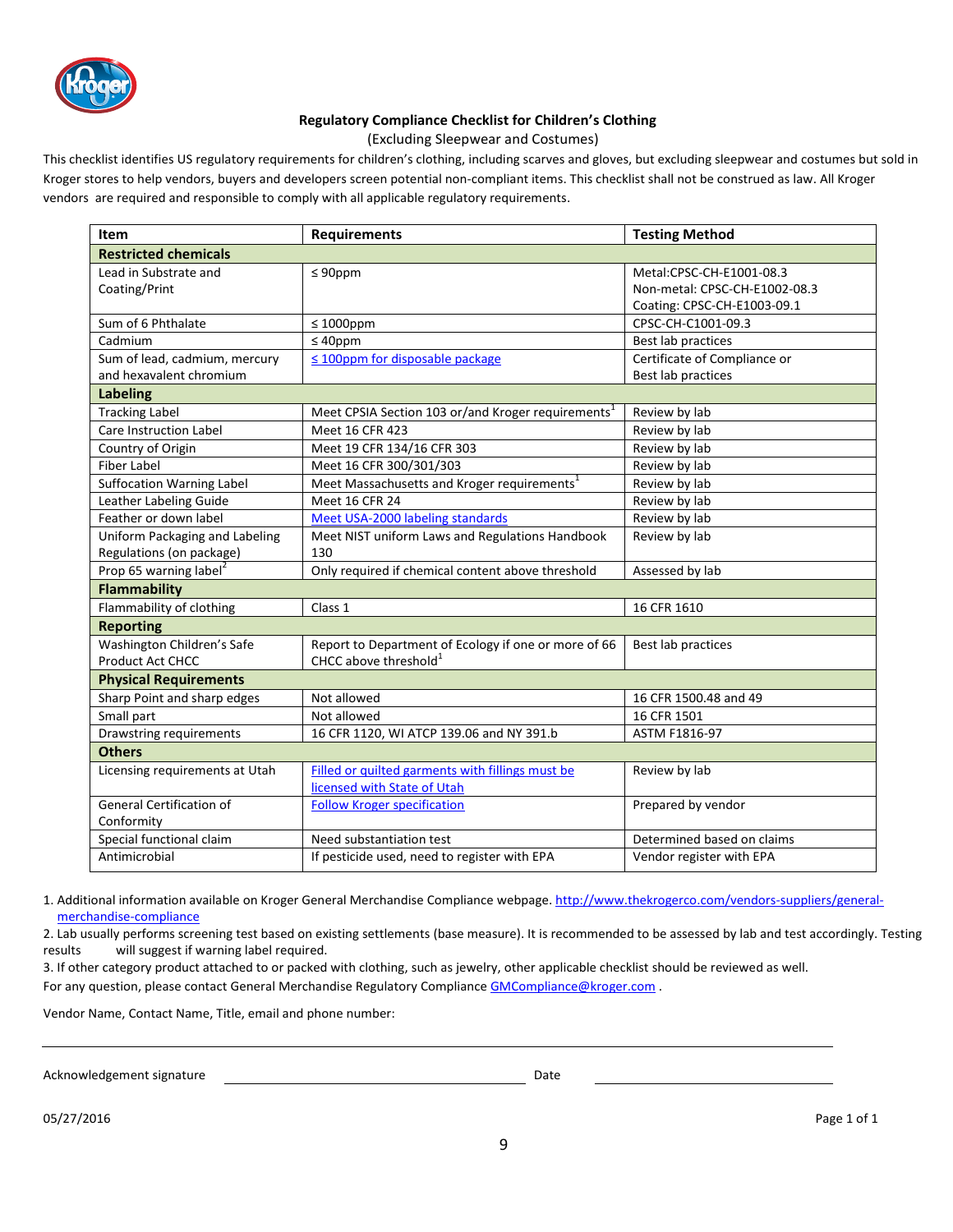

### **Regulatory Compliance Checklist for Children's Costumes**

This checklist identifies US regulatory requirements for children's costumes sold in Kroger stores to help vendors, buyers and developers screen potential non-compliant items. This checklist shall not be construed as law. All Kroger vendors are required and responsible to comply with all applicable regulatory requirements.

| <b>Item</b>                                        | <b>Requirements</b>                                                                       | <b>Testing Method</b>                                                                    |  |  |
|----------------------------------------------------|-------------------------------------------------------------------------------------------|------------------------------------------------------------------------------------------|--|--|
| <b>Restricted chemicals</b>                        |                                                                                           |                                                                                          |  |  |
| Lead in Substrate and Coating/Print                | $\leq 90$ ppm                                                                             | Metal:CPSC-CH-E1001-08.3<br>Non-metal: CPSC-CH-E1002-08.3<br>Coating: CPSC-CH-E1003-09.1 |  |  |
| Sum of 6 Phthalate                                 | $\leq 1000$ ppm                                                                           | CPSC-CH-C1001-09.3                                                                       |  |  |
| Heavy metals                                       | Meet ASTM F963-11 requirements                                                            | ASTM F963-11                                                                             |  |  |
| Cadmium                                            | $\leq 40$ ppm                                                                             | Best lab practices                                                                       |  |  |
| Sum of lead, cadmium, mercury and                  | $\leq$ 100ppm for disposable package                                                      | Certificate of Compliance or                                                             |  |  |
| hexavalent chromium                                |                                                                                           | Best lab practices                                                                       |  |  |
| <b>Labeling</b>                                    |                                                                                           |                                                                                          |  |  |
| <b>Tracking Label</b>                              | Meet CPSIA Section 103 or/and Kroger requirements <sup>1</sup>                            | Review by lab                                                                            |  |  |
| Care Instruction Label                             | Meet 16 CFR 423                                                                           | Review by lab                                                                            |  |  |
| Country of Origin                                  | Meet 19 CFR 134/303                                                                       | Review by lab                                                                            |  |  |
| Toy Labels (e.g. warning label, age label<br>etc.) | Meet ASTM F963-11 requirements                                                            | Review by lab                                                                            |  |  |
| Lead in Paint, Coating and Substrate               | If Lead ≥ 40ppm, label required for Illinois                                              | CPSC CH-E1003-09.1                                                                       |  |  |
| <b>Fiber Label</b>                                 | Meet 16 CFR 300/301/303                                                                   | Review by lab                                                                            |  |  |
| Warning label as applicable                        | ASTM F963-11                                                                              | Review by lab                                                                            |  |  |
| <b>Suffocation Warning Label</b>                   | Meet Massachusetts and Kroger requirements <sup>1</sup>                                   | Review by lab                                                                            |  |  |
| Leather Labeling Guide                             | Meet 16 CFR 24                                                                            | Review by lab                                                                            |  |  |
| Feather or down label                              | Meet USA-2000 labeling standards                                                          | Review by lab                                                                            |  |  |
| Uniform Packaging and labeling<br>regulations      | Meet NIST uniform Laws and Regulations Handbook<br>130                                    | Review by lab                                                                            |  |  |
| Prop 65 warning label <sup>2</sup>                 | Only required if chemical content above threshold                                         | Assessed by lab                                                                          |  |  |
| <b>Stuffed Toy Label</b>                           | Meet State requirements Pennsylvania, Ohio and                                            | Review by lab                                                                            |  |  |
|                                                    | Massachusetts, Toy licensing and labeling                                                 |                                                                                          |  |  |
| <b>Flammability</b>                                |                                                                                           |                                                                                          |  |  |
| Flammability of clothing                           | Class 1                                                                                   | 16 CFR 1610                                                                              |  |  |
| <b>Reporting</b>                                   |                                                                                           |                                                                                          |  |  |
| Washington Children's Safe Product Act<br>CHCC     | Report to Department of Ecology if one or more of 66<br>CHCC above threshold <sup>1</sup> | Best lab practices                                                                       |  |  |
| <b>Physical Requirements</b>                       |                                                                                           |                                                                                          |  |  |
| Sharp Point and sharp edges                        | Not allowed                                                                               | 16 CFR 1500.48 and 49                                                                    |  |  |
| Small part                                         | Not allowed                                                                               | 16 CFR 1501                                                                              |  |  |
| All Toys Mechanical and Physical                   | Meet ASTM F963-11 requirements                                                            | <b>ASTM F963-11</b>                                                                      |  |  |
| Hazards                                            |                                                                                           |                                                                                          |  |  |
| <b>Others</b>                                      |                                                                                           |                                                                                          |  |  |
| Licensing requirements at Utah                     | Filled or quilted garments with fillings must be                                          | Review by lab                                                                            |  |  |
|                                                    | licensed with State of Utah                                                               |                                                                                          |  |  |
| <b>General Certification of Conformity</b>         | <b>Follow Kroger specification</b>                                                        | Prepared by vendor                                                                       |  |  |
| Special functional claim                           | Need substantiation test                                                                  | Determined based on claims                                                               |  |  |
| Antimicrobial                                      | If pesticide used, need to register with EPA                                              | Vendor register with EPA                                                                 |  |  |

1. Kroger requirements available on Kroger General Merchandise Compliance webpage. http://www.thekrogerco.com/vendorssuppliers/general-merchandise-compliance

2. Lab usually performs screening test based on existing settlements (base measure). It is recommended to be assessed by lab and test accordingly. Testing results will suggest if warning label required.

3. If other category product attached to or packed with costumes, such as jewelry, other applicable checklist should be reviewed as well.

For any question, please contact General Merchandise Regulatory Compliance GMCompliance @kroger.com .

Vendor Name, Contact Name, Title, email and phone number: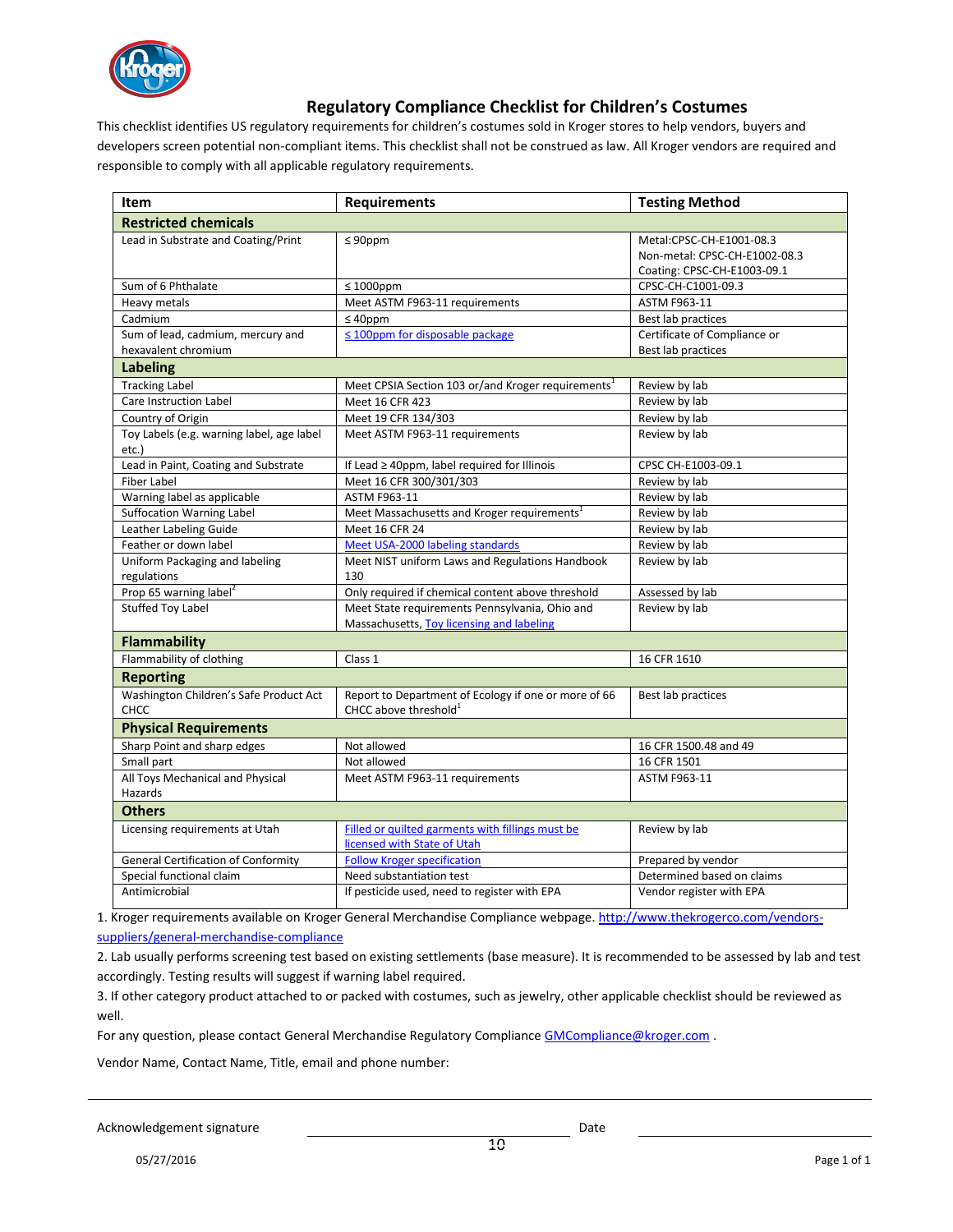

#### **Regulatory Compliance Checklist for Children's Food Contact Articles**

(Excluding Electronics and Toys )

This checklist identifies US regulatory requirements for food contact articles, excluding electronics, and toys, sold in Kroger stores to help vendors, buyers and developers screen potential non-compliant items. This checklist shall not be construed as law. All Kroger vendors are required and responsible to comply with all applicable regulatory requirements.

| Item                                         | <b>Requirements</b>                                            | <b>Testing Method</b>                  |
|----------------------------------------------|----------------------------------------------------------------|----------------------------------------|
| <b>Restricted chemicals</b>                  |                                                                |                                        |
| Total Lead in Substrate and Coating/Print    | $\leq 90$ ppm                                                  | Metal:CPSC-CH-E1001-08.3               |
| materials                                    |                                                                | Non-metal: CPSC-CH-E1002-08.3          |
|                                              |                                                                | Coating: CPSC-CH-E1003-09.1            |
| Hazardous Liquids                            | Not Allowed 16 CFR 1500.231, Limited amounts 16 CFR            | Best lab practices or Document         |
|                                              | $1500.14(a)(1-5)$                                              |                                        |
| <b>Hazardous Substances</b>                  | Meet 16 CFR 1500.3(a)(15)                                      | Review by vendor/factory/supplier      |
| Polymers and resins                          | Meet FDA food contact requirements for all polymers            | 21 CFR 170-189                         |
|                                              | and resins 21 CFR 175-177, 181.32                              |                                        |
| Sum of 6 Phthalate                           | $\leq 1000$ ppm                                                | CPSC-CH-C1001-09.3                     |
| Leachable Cadmium and lead in Ceramic        | Meet FDA CPG 7117.06 and 7117.07 and FDCA Section              | <b>ASTM 927</b>                        |
|                                              | $402(a)(2)(c)$ requirements                                    |                                        |
| Leachable Cadmium and Lead in enamel         | Meet California 108870 requirements                            | ASTM C738                              |
| metalware, pewter, porcelain or              |                                                                |                                        |
| stoneware                                    |                                                                |                                        |
| <b>Total Cadmium</b>                         | $\leq 40$ ppm                                                  | Best lab practices                     |
| BPA Content (for polycarbonate and           | Not Detected                                                   | Best lab practice                      |
| epoxy coating)                               |                                                                |                                        |
| Sum of lead, cadmium, mercury and            | $\leq$ 100ppm for disposable package                           | Certificate of Compliance or           |
| hexavalent chromium                          |                                                                | Best lab practices                     |
| <b>Labeling</b>                              |                                                                |                                        |
| <b>Tracking Label</b>                        | Meet CPSIA Section 103 or/and Kroger requirements <sup>1</sup> | Review by lab                          |
| Lead in Paint, Coating and Substrate         | If Lead ≥ 40ppm, label required for Illinois                   | Review by lab                          |
| Food additive / food ingredient list         | Meets Food labeling and ingredient list, FDA 21 CFR            | Review by lab                          |
|                                              | 101/21 CFR 73,74,82,170-189, ASTM F963-11                      |                                        |
| Uniform Packaging and labeling               | Meet NIST uniform Laws and Regulations Handbook                | Review by lab                          |
| regulations                                  | 130                                                            |                                        |
| Country of Origin                            | Meet 19 CFR 134                                                | Review by lab                          |
| Suffocation Warning Label for Plastic Bags   | Meet Massachusetts and Kroger requirements <sup>1</sup>        | Review by lab                          |
| All Tableware                                | California 108870, permanent mark required if lead or          | Review by lab                          |
|                                              | cadmium is intentionally or unintentionally present            |                                        |
| Prop 65 warning label <sup>2</sup>           | Only required if chemical content above threshold              | Assessed by lab                        |
| <b>Flammability</b>                          |                                                                |                                        |
| Flammability                                 | Meets 16 CFR 1500.44                                           | 16 CFR 1500.44                         |
| <b>Reporting</b>                             |                                                                |                                        |
| Washington Children's Safe Product Act       | Report to Department of Ecology if one or more of 66           | Best lab practices                     |
| CHCC                                         | CHCC above threshold <sup>1</sup>                              |                                        |
| <b>Physical Requirements</b>                 |                                                                |                                        |
| All metal components are constructed of      | Metal Articles FDA Substances Generally Recognized as          | 21 CFR 170.39/ASTM E1086-94 or         |
| FDA grade of stainless steel                 | Safe (GRAS) 21 CFR 175-177                                     | document review                        |
| <b>General Certification of Conformity</b>   | <b>Follow Kroger specification</b>                             | Prepared by vendor                     |
| <b>Mechanical hazards</b>                    | Meet 16 CFR 1500.18                                            | Review by vendor/supplier/lab          |
| Sharp point, sharp edge and small part       | Not allowed                                                    | 16 CFR 1500.48 and .49 and 16 CFR 1501 |
| Closures with sealing gaskets                | Meets FDA 21 CFR 177.1210 requirements                         | Best lab practices                     |
| Food contact surfaces for Equipment,         | Meet Food Code 2009: Chapter 4-101. Includes Wood,             | Review by lab                          |
| Utensils and Linens, material and uses list. | Cast Iron, Copper, Galvanized Metal etc.                       |                                        |

1. Kroger requirements available on Kroger General Merchandise Compliance webpage. http://www.thekrogerco.com/vendors-suppliers/general-merchandise-compliance

2. Lab usually performs screening test based on existing settlements (base measure). It is recommended to be assessed by lab and test accordingly. Testing results will suggest if warning label required.

3. If other category product attached to or packed with food contact articles, other applicable checklist(s) should be reviewed as well.

For any question, please contact General Merchandise Regulatory Compliance GMCompliance@kroger.com .

Vendor Name, Contact Name, Title, email and phone number:

Acknowledgement signature descriptions of the Date of the Date Date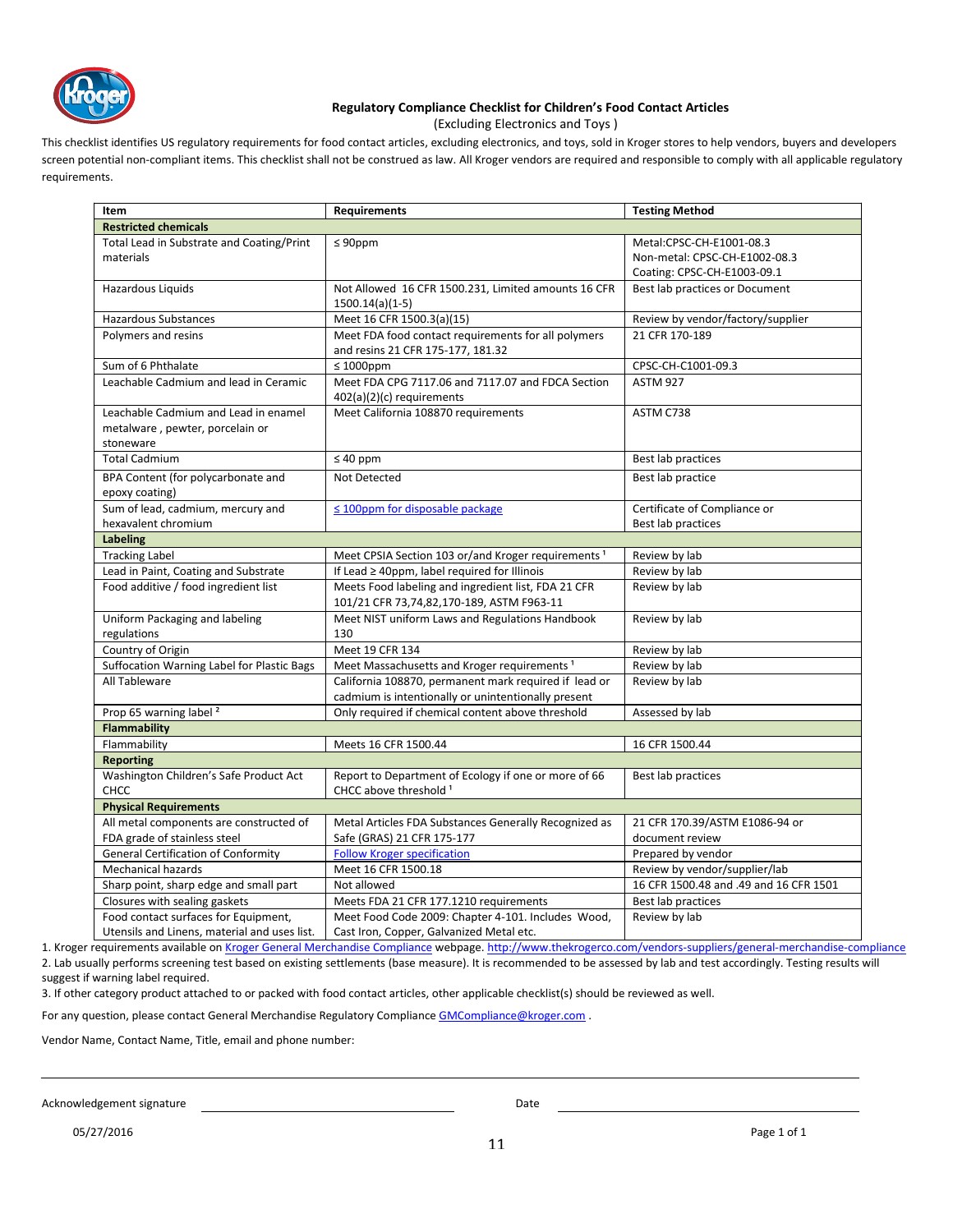

### **Regulatory Compliance Checklist for Children's Footwear**

This checklist identifies US regulatory requirements for children's footwear sold in Kroger stores to help vendors, buyers and developers screen potential non-compliant items. This checklist shall not be construed as law. All Kroger vendors are required and responsible to comply with all applicable regulatory requirements.

| Item                                                     | <b>Requirements</b>                                                                       | <b>Testing Method</b>                                                                    |  |
|----------------------------------------------------------|-------------------------------------------------------------------------------------------|------------------------------------------------------------------------------------------|--|
| <b>Restricted chemicals</b>                              |                                                                                           |                                                                                          |  |
| Lead in Substrate and Coating/Print                      | $\leq 90$ ppm                                                                             | Metal:CPSC-CH-E1001-08.3<br>Non-metal: CPSC-CH-E1002-08.3<br>Coating: CPSC-CH-E1003-09.1 |  |
| Sum of 6 Phthalate                                       | $\leq 1000$ ppm                                                                           | CPSC-CH-C1001-09.3                                                                       |  |
| Cadmium                                                  | $\leq 40$ ppm                                                                             | Best lab practices                                                                       |  |
| Sum of lead, cadmium, mercury<br>and hexavalent chromium | $\leq$ 100ppm for disposable package                                                      | Certificate of Compliance or<br>Best lab practices                                       |  |
| <b>Labeling</b>                                          |                                                                                           |                                                                                          |  |
| <b>Tracking Label</b>                                    | Meet CPSIA Section 103 or/and Kroger<br>requirements <sup>1</sup>                         | Review by lab                                                                            |  |
| Uniform Packaging and Labeling<br>Regulations            | Meet NIST uniform Laws and Regulations<br>Handbook 130                                    | Review by lab                                                                            |  |
| Country of Origin                                        | Meet 19 CFR 134                                                                           | Review by lab                                                                            |  |
| Leather Labeling Guide                                   | Meet 16 CFR 24                                                                            | Review by lab                                                                            |  |
| <b>Suffocation Warning Label</b>                         | Meet Massachusetts and Kroger<br>requirements <sup>1</sup>                                | Review by lab                                                                            |  |
| Prop 65 warning label <sup>2</sup>                       | Only required if chemical content above<br>threshold                                      | Assessed by lab                                                                          |  |
| Fiber Label (if wool present)                            | Meet 16 CFR 300                                                                           | Review by lab                                                                            |  |
| <b>Reporting</b>                                         |                                                                                           |                                                                                          |  |
| Washington Children's Safe Product<br>Act CHCC           | Report to Department of Ecology if one or<br>more of 66 CHCC above threshold <sup>1</sup> | Best lab practices                                                                       |  |
| <b>Physical Requirements</b>                             |                                                                                           |                                                                                          |  |
| Sharp Point and sharp edges                              | Not allowed                                                                               | 16 CFR 1500.48 and 49                                                                    |  |
| Small part                                               | Not allowed                                                                               | 16 CFR 1501                                                                              |  |
| <b>Others</b>                                            |                                                                                           |                                                                                          |  |
| Special functional claim                                 | Need substantiation test                                                                  | Determined based on claims                                                               |  |
| <b>General Certification of Conformity</b>               | <b>Follow Kroger specification</b>                                                        | Prepared by vendor                                                                       |  |

1. Kroger requirements available on Kroger General Merchandise Compliance webpage.

http://www.thekrogerco.com/vendors-suppliers/general-merchandise-compliance

2. Lab usually performs screening test based on existing settlements (base measure). It is recommended to be assessed by lab and test accordingly. Testing results will suggest if warning label required.

3. If other product category attached to or packed with footwear, other applicable checklists should be reviewed. When electronic component included, additional requirements may apply.

For any question, please contact General Merchandise Regulatory Compliance GMCompliance@kroger.com. Vendor Name, Contact Name, Title, email and phone number:

Acknowledgement signature and the Date of Date Date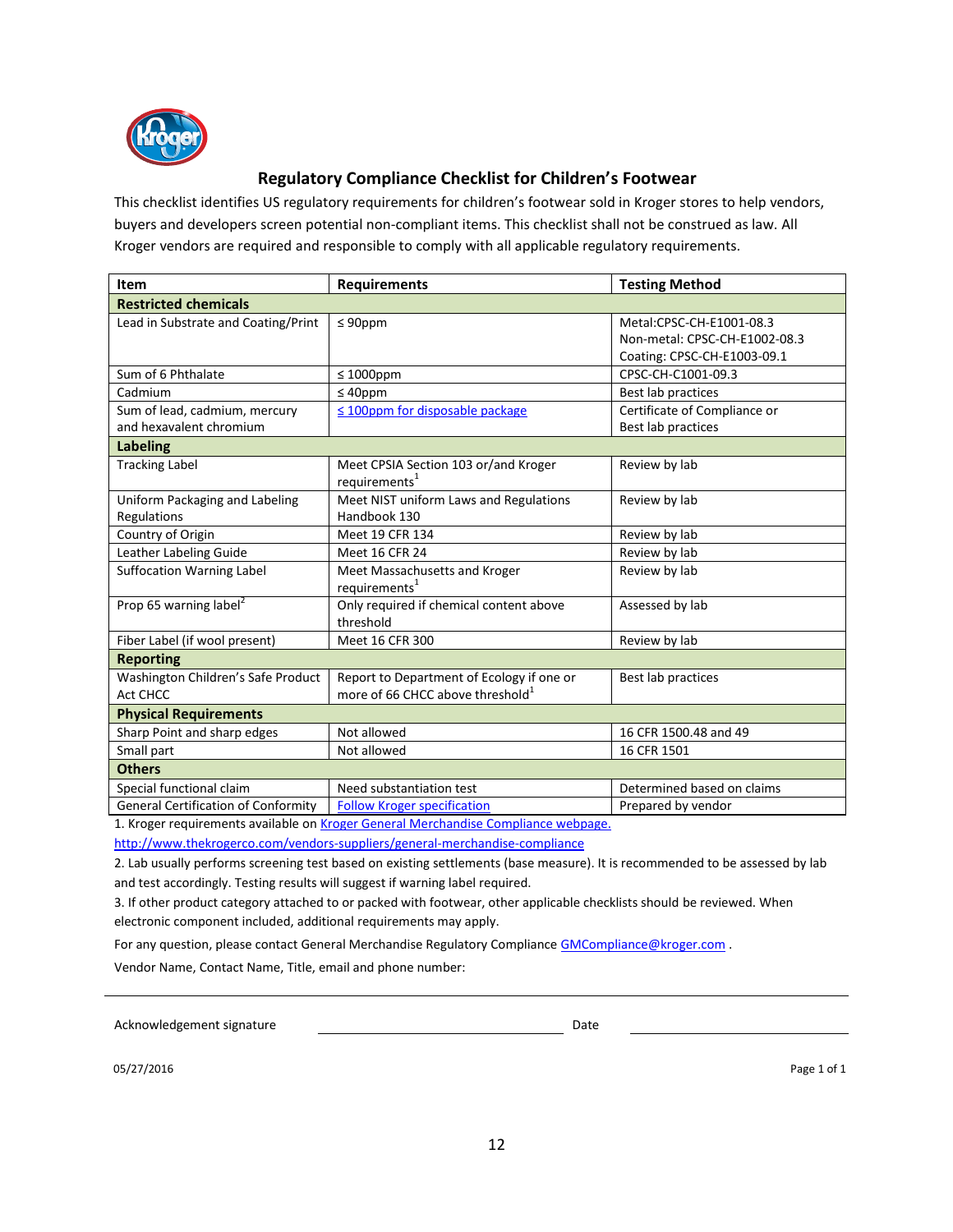

#### **Regulatory Compliance Checklist for Children's Furniture**

(Excluding Upholstered)

This checklist identifies US regulatory requirements for children's furniture, excluding upholstered, sold in Kroger stores to help vendors, buyers and developers screen potential non-compliant items. This checklist shall not be construed as law. All Kroger vendors are required and responsible to comply with all applicable regulatory requirements.

| Item                                        | Requirements                                            | <b>Testing Method</b>             |
|---------------------------------------------|---------------------------------------------------------|-----------------------------------|
| <b>Restricted chemicals</b>                 |                                                         |                                   |
| Lead in Substrate and Coating/Print         | $\leq 90$ ppm                                           | Metal:CPSC-CH-E1001-08.3          |
|                                             |                                                         | Non-metal: CPSC-CH-E1002-08.3     |
|                                             |                                                         | Coating: CPSC-CH-E1003-09.1       |
| Sum of 6 Phthalate                          | $\leq 1000$ ppm                                         | CPSC-CH-C1001-09.3                |
| Cadmium                                     | $\leq 40$ ppm                                           | Best lab practices                |
| Sum of lead, cadmium, mercury and           | ≤ 100ppm for disposable package                         | Certificate of Compliance or      |
| hexavalent chromium                         |                                                         | Best lab practices                |
| <b>Flame Retardants</b>                     | Not Allowed                                             | Best lab practices or certificate |
| <b>Labeling</b>                             |                                                         |                                   |
| <b>Tracking Label</b>                       | Meet CPSIA Section 103 or/and Kroger                    | Review by lab                     |
|                                             | requirements <sup>1</sup>                               |                                   |
| Toy Chest                                   | Meet ASTM F963-11 incorporated by reference             | Review by lab                     |
|                                             | ASTM F834 section 3 label requirement                   |                                   |
| <b>Bunk Beds</b>                            | Meet 16 CFR 1513.5                                      | Review by lab                     |
| Lead in Paint, Coating and Substrate        | If Lead $\geq$ 40ppm, label required for Illinois       | CPSC CH-E1003-09.1                |
| <b>CARB Label and Certificate</b>           | Composite Wood Title 17 California section              | Review by lab                     |
|                                             | 93120.7(d) documentation and label requirement          |                                   |
| Uniform Packaging and labeling regulations  | Meet NIST uniform Laws and Regulations Handbook         | Review by lab                     |
|                                             | 130                                                     |                                   |
| <b>Hazardous Substances</b>                 | Meet 16 CFR 1500.14(b)(1-5) Labeling                    | Review by lab                     |
| Country of Origin                           | Meet 19 CFR 134                                         | Review by lab                     |
| Suffocation Warning Label for Plastic Bags  | Meet Massachusetts and Kroger requirements <sup>1</sup> | Review by lab                     |
| Prop 65 warning label <sup>2</sup>          | Only required if chemical content above threshold       | Assessed by lab                   |
| <b>Flammability</b>                         |                                                         |                                   |
| Flammability                                | 16 CFR 1500.44                                          | 16 CFR 1500.44                    |
| <b>Reporting</b>                            |                                                         |                                   |
| Washington Children's Safe Product Act CHCC | Report to Department of Ecology if one or more of       | Best lab practices                |
|                                             | 66 CHCC above threshold 1                               |                                   |
| <b>Physical Requirements</b>                |                                                         |                                   |
| <b>Mechanical Hazards</b>                   | Meet 16 CFR 1500.18 and 16 CFR 1501                     | Reviewed by vendor/supplier/lab   |
| Sharp point and sharp edge                  | Not Allowed                                             | 16 CFR 1500.48 and .49            |
| <b>Small Parts</b>                          | Not Allowed                                             | 16 CFR 1501                       |
| <b>Toy Chest</b>                            | Meet ASTM F963-07e1 section 4.27, ASTM F834             | ASTM F834                         |
|                                             | incorporated by reference                               |                                   |
| <b>Bunk Beds</b>                            | Meets 16 CRF Part 1513/ASTM F1427                       | 16 CFR Part 1513.4 (w/appendix)   |
| Durable Infant or Toddler's Product         | CPSC Mandatory ASTM requirements 16 CFR 1215-           | 16 CFR 1215-1227                  |
|                                             | 1227 with Product Registration Cards 16 CFR Part        |                                   |
|                                             | 1130 Infant and Toddler List                            |                                   |
| <b>Others</b>                               |                                                         |                                   |
| Label Claim                                 | Need substantiation test                                | Determined based on claim         |
| <b>General Certification of Conformity</b>  | <b>Follow Kroger specification</b>                      | Prepared by vendor                |
| <b>Product Safety Standards</b>             | Meets ASTM and other voluntary product safety           | Safety standard based test method |
|                                             | standards, including labeling. US Code Title 15         |                                   |
|                                             | Chapter 47 section 2056 (b)(1-2)                        |                                   |

1. Kroger requirements available on Kroger General Merchandise Compliance webpage. http://www.thekrogerco.com/vendors-suppliers/generalmerchandise-compliance

2. Lab usually performs screening test based on existing settlements (base measure). It is recommended to be assessed by lab and test accordingly. Testing results will suggest if warning label required.

3. If other category product attached to or sold together with furniture, other applicable checklist(s) should be reviewed as well.

For any question, please contact General Merchandise Regulatory Compliance GMCompliance@kroger.com .

Vendor Name, Contact Name, Title, email and phone number: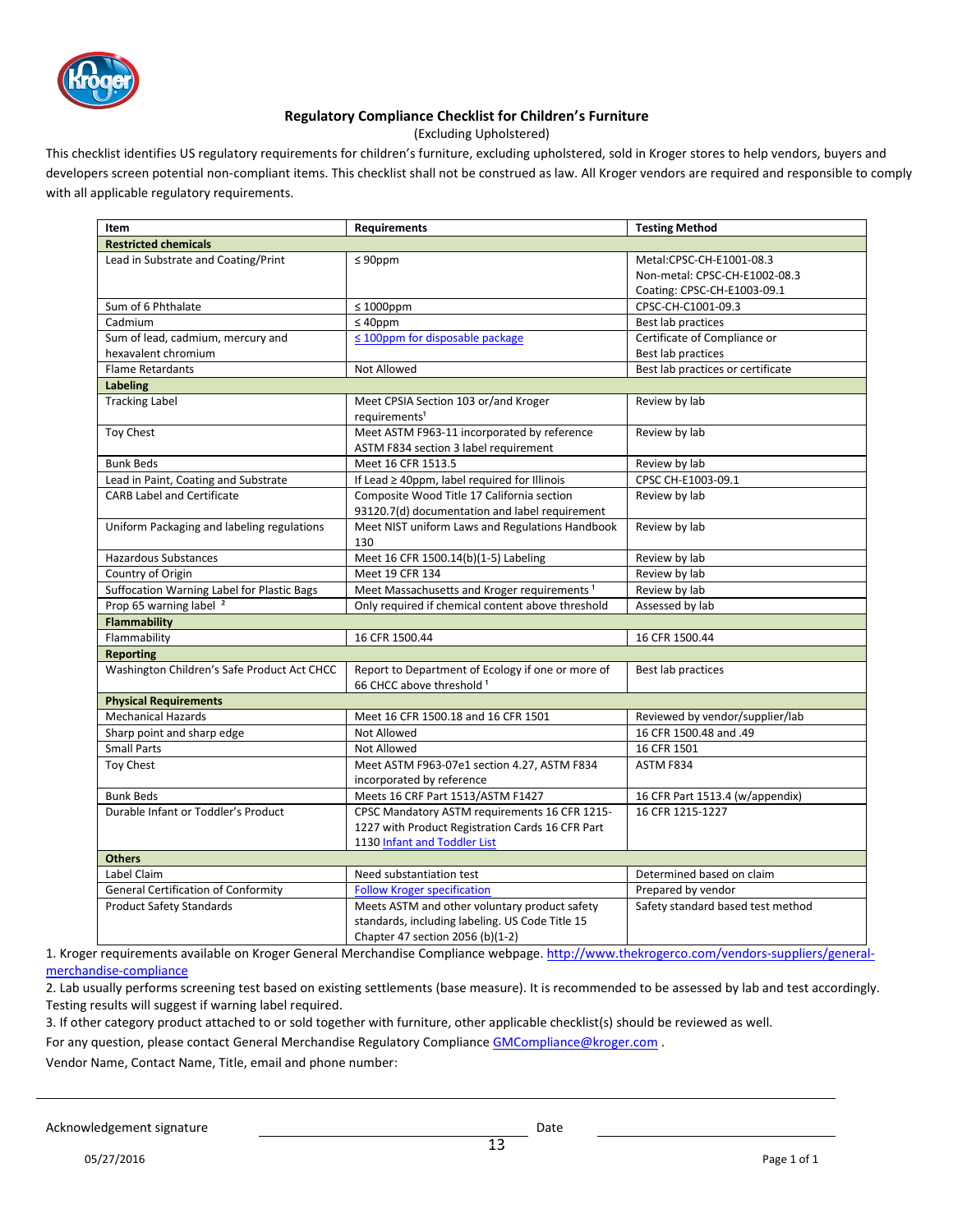

### **Regulatory Compliance Checklist for Children's Furniture - Upholstery**

This checklist identifies US regulatory requirements for children's upholstered furniture, such as upholstered arm chair, bean bag chair etc., sold in Kroger stores to help vendors, buyers and developers screen potential non-compliant items. This checklist shall not be construed as law. All Kroger vendors are required and responsible to comply with all applicable regulatory requirements.

| <b>Item</b>                                                | <b>Requirements</b>                                                                       | <b>Testing Method</b>                                                                    |
|------------------------------------------------------------|-------------------------------------------------------------------------------------------|------------------------------------------------------------------------------------------|
| <b>Restricted chemicals</b>                                |                                                                                           |                                                                                          |
| Lead in Substrate and paint/coating                        | $\leq 90$ ppm                                                                             | Metal:CPSC-CH-E1001-08.3<br>Non-metal: CPSC-CH-E1002-08.3<br>Coating: CPSC-CH-C1001-09.3 |
| Sum of 6 Phthalate                                         | $\leq 1000$ ppm                                                                           | CPSC-CH-C1001-09.3                                                                       |
| Cadmium                                                    | $\leq 40$ ppm                                                                             | Best lab practices                                                                       |
| Flammable Retardants                                       | Not allowed                                                                               | Best lab practices or Certificate                                                        |
| Sum of lead, cadmium, mercury and hexavalent               | $\leq$ 100ppm for disposable package                                                      | Certificate of Compliance or                                                             |
| chromium                                                   |                                                                                           | Best lab practices                                                                       |
| <b>Labeling</b>                                            |                                                                                           |                                                                                          |
| <b>Tracking Label</b>                                      | Meet CPSIA Section 103 or/and Kroger<br>requirements <sup>1</sup>                         | Review by lab                                                                            |
| Country of Origin                                          | Meet 19 CFR 134                                                                           | Review by lab                                                                            |
| <b>Fiber Label</b>                                         | Meet 16 CFR 300/301/303                                                                   | Review by lab                                                                            |
| Uniform Law Label                                          | <b>Meet state requirements</b>                                                            | Review by lab                                                                            |
| Flammability label                                         | Meet California CCR Title 4 Division 3 Article 13<br>\$1374.3                             | Review by lab                                                                            |
| Flame retardant label                                      | Meet CA SB 1019 to label if flame retardants<br>present or absence                        | Review by lab                                                                            |
| <b>Suffocation Warning Label</b>                           | Meet Massachusetts and Kroger requirements <sup>1</sup>                                   | Review by lab                                                                            |
| Feather or down label                                      | Meet USA-2000 labeling standards                                                          | Review by lab                                                                            |
| Uniform Packaging and Labeling Regulations (on<br>package) | Meet NIST uniform Laws and Regulations<br>Handbook 130                                    | Review by lab                                                                            |
| California CARB certificate and label                      | Composite Wood Title 17 California section 93120.7(d)<br>documentation and label needed   | Review by lab                                                                            |
| Prop 65 warning label <sup>2</sup>                         | Only required if chemical content above<br>threshold                                      | Assessed by lab                                                                          |
| <b>Flammability</b>                                        |                                                                                           |                                                                                          |
| CA Technical Bulletin 117                                  | Meet TB 117 requirements                                                                  | CA TB 117-2013                                                                           |
| <b>Reporting</b>                                           |                                                                                           |                                                                                          |
| Washington Children's Safe Product Act CHCC                | Report to Department of Ecology if one or more<br>of 66 CHCC above threshold <sup>1</sup> | Best lab practices                                                                       |
| <b>Physical Requirements</b>                               |                                                                                           |                                                                                          |
| Sharp Point and sharp edges                                | Not allowed                                                                               | 16 CFR 1500.48 and 49                                                                    |
| Small part                                                 | Not allowed                                                                               | 16 CFR 1501                                                                              |
| <b>Others</b>                                              |                                                                                           |                                                                                          |
| Licensing requirements at 15 states                        | <b>Register with 15 states</b>                                                            | Review by lab                                                                            |
| <b>General Certification of Conformity</b>                 | <b>Follow Kroger specification</b>                                                        | Prepared by vendor                                                                       |
| Special functional claim                                   | Need substantiation test                                                                  | Determined based on claims                                                               |
| Antimicrobial                                              | If pesticide used, need to register with EPA                                              | Vendor register with EPA                                                                 |

1. Additional information available on Kroger General Merchandise Compliance webpage. http://www.thekrogerco.com/vendorssuppliers/general-merchandise-compliance

2. Lab usually performs screening test based on existing settlements (base measure). It is recommended to be assessed by lab and test accordingly. Testing results will suggest if warning label required.

3. If other category product attached to or packed with furniture, such as toy, other applicable checklist(s) should be reviewed as well.

For any question, please contact General Merchandise Regulatory Compliance GMCompliance @kroger.com .

Vendor Name, Contact Name, Title, email and phone number:

Acknowledgement signature **Date** Date Date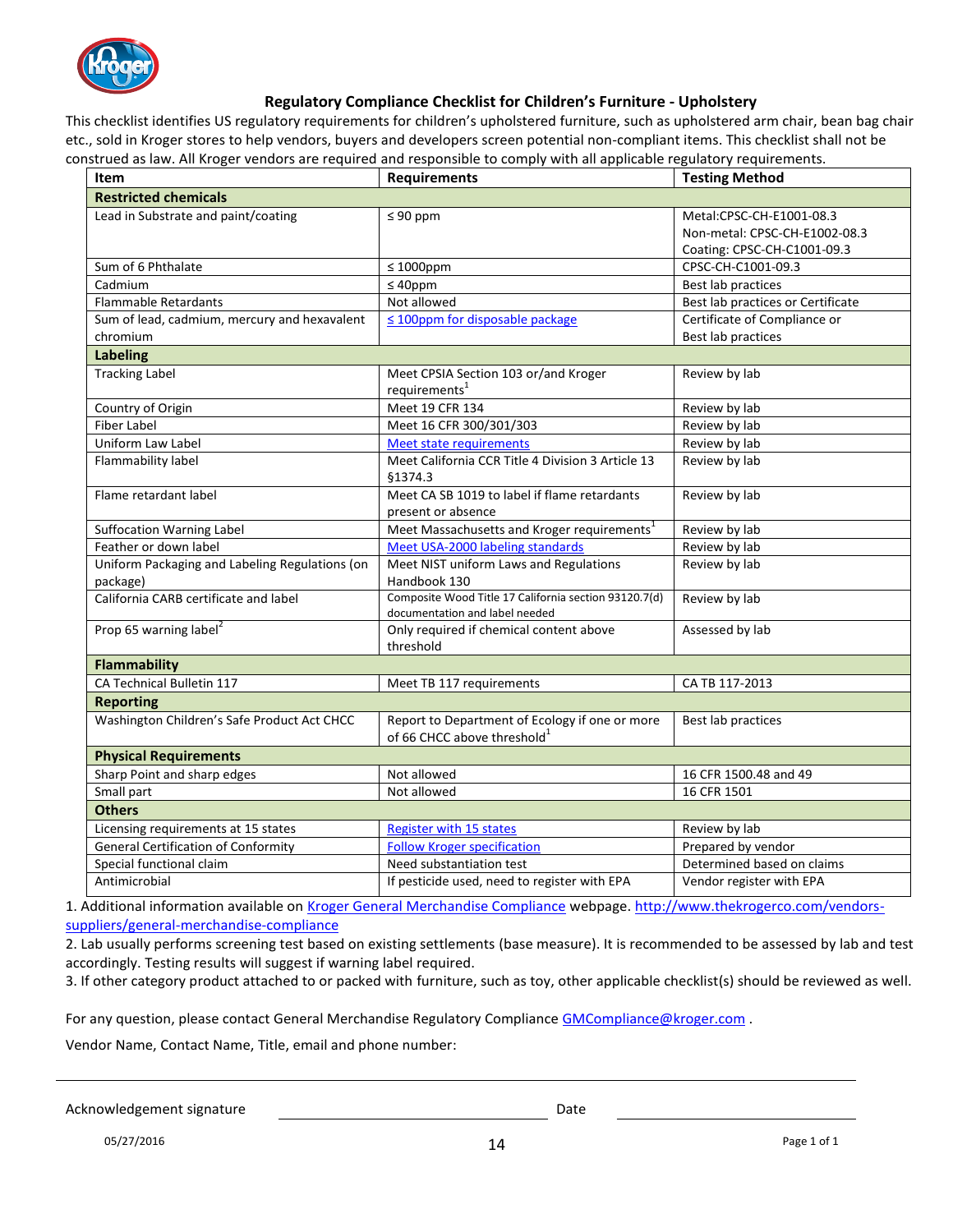

### **Regulatory Compliance Checklist for Children's Home Textiles**

(Excluding Upholstered Furniture, Mattress and Mattress Pad)

This checklist identifies US regulatory requirements for children's home textiles (such as pillow, bed sheet, towel etc.) excluding upholstered furniture, mattress and mattress pad, sold in Kroger stores to help vendors, buyers and developers screen potential noncompliant items. This checklist shall not be construed as laws. All Kroger vendors are required and responsible to comply with all applicable regulatory requirements.

| Item                                                     | <b>Requirements</b>                                                                       | <b>Testing Method</b>                                                                    |  |  |  |
|----------------------------------------------------------|-------------------------------------------------------------------------------------------|------------------------------------------------------------------------------------------|--|--|--|
| <b>Restricted chemicals</b>                              |                                                                                           |                                                                                          |  |  |  |
| Lead in Substrate and paint/coating                      | $\leq 90$ ppm                                                                             | Metal:CPSC-CH-E1001-08.3<br>Non-metal: CPSC-CH-E1002-08.3<br>Coating: CPSC-CH-C1001-09.3 |  |  |  |
| Sum of 6 Phthalate                                       | $\leq 1000$ ppm                                                                           | CPSC-CH-C1001-09.3                                                                       |  |  |  |
| Cadmium                                                  | $\leq 40$ ppm                                                                             | Best lab practices                                                                       |  |  |  |
| Sum of lead, cadmium, mercury and<br>hexavalent chromium | $\leq$ 100ppm for disposable package                                                      | Certificate of Compliance or<br>Best lab practices                                       |  |  |  |
| <b>Labeling</b>                                          |                                                                                           |                                                                                          |  |  |  |
| <b>Tracking Label</b>                                    | Meet CPSIA Section 103 or/and Kroger<br>requirements <sup>1</sup>                         | Review by lab                                                                            |  |  |  |
| Country of Origin                                        | Meet 19 CFR 134/16 CFR 303                                                                | Review by lab                                                                            |  |  |  |
| <b>Fiber Label</b>                                       | Meet 16 CFR 300/301/303                                                                   | Review by lab                                                                            |  |  |  |
| <b>Suffocation Warning Label</b>                         | Meet Massachusetts and Kroger requirements <sup>1</sup>                                   | Review by lab                                                                            |  |  |  |
| Uniform Law Label (if stuffed)                           | <b>Meet state requirements</b>                                                            | Review by lab                                                                            |  |  |  |
| Feather or down label                                    | Meet USA-2000 labeling standards                                                          | Review by lab                                                                            |  |  |  |
| Uniform Packaging and Labeling Regulations               | Meet NIST uniform Laws and Regulations<br>Handbook 130                                    | Review by lab                                                                            |  |  |  |
| Prop 65 warning label <sup>2</sup>                       | Only required if chemical content above<br>threshold                                      | Assessed by lab                                                                          |  |  |  |
| <b>Reporting</b>                                         |                                                                                           |                                                                                          |  |  |  |
| Washington Children's Safe Product Act CHCC              | Report to Department of Ecology if one or more<br>of 66 CHCC above threshold <sup>1</sup> | Best lab practices                                                                       |  |  |  |
| <b>Physical Requirements</b>                             |                                                                                           |                                                                                          |  |  |  |
| Sharp Point and sharp edges                              | Not allowed                                                                               | 16 CFR 1500.48 and 49                                                                    |  |  |  |
| Small part                                               | Not allowed                                                                               | 16 CFR 1501                                                                              |  |  |  |
| <b>Others</b>                                            |                                                                                           |                                                                                          |  |  |  |
| Licensing requirements at 15 states                      | <b>Register with 15 states</b>                                                            | Review by lab                                                                            |  |  |  |
| <b>General Certification of Conformity</b>               | <b>Follow Kroger specification</b>                                                        | Prepared by vendor                                                                       |  |  |  |
| Special functional claim                                 | Need substantiation test                                                                  | Determined based on claims                                                               |  |  |  |
| Antimicrobial                                            | If pesticide used, need to register with EPA                                              | Vendor register with EPA                                                                 |  |  |  |

1. Kroger requirements available on Kroger General Merchandise Compliance webpage. http://www.thekrogerco.com/vendors-suppliers/generalmerchandise-compliance

2. Lab usually performs screening test based on existing settlements (base measure). It is recommended to be assessed by lab and test accordingly. Testing results will suggest if warning label required.

3. If other category product attached to or packed with home textiles, such as toy, other applicable checklist(s) should be reviewed as well. For any question, please contact General Merchandise Regulatory Compliance GMCompliance@kroger.com.

Vendor Name, Contact Name, Title, email and phone number:

Acknowledgement signature **Date of Acknowledgement** signature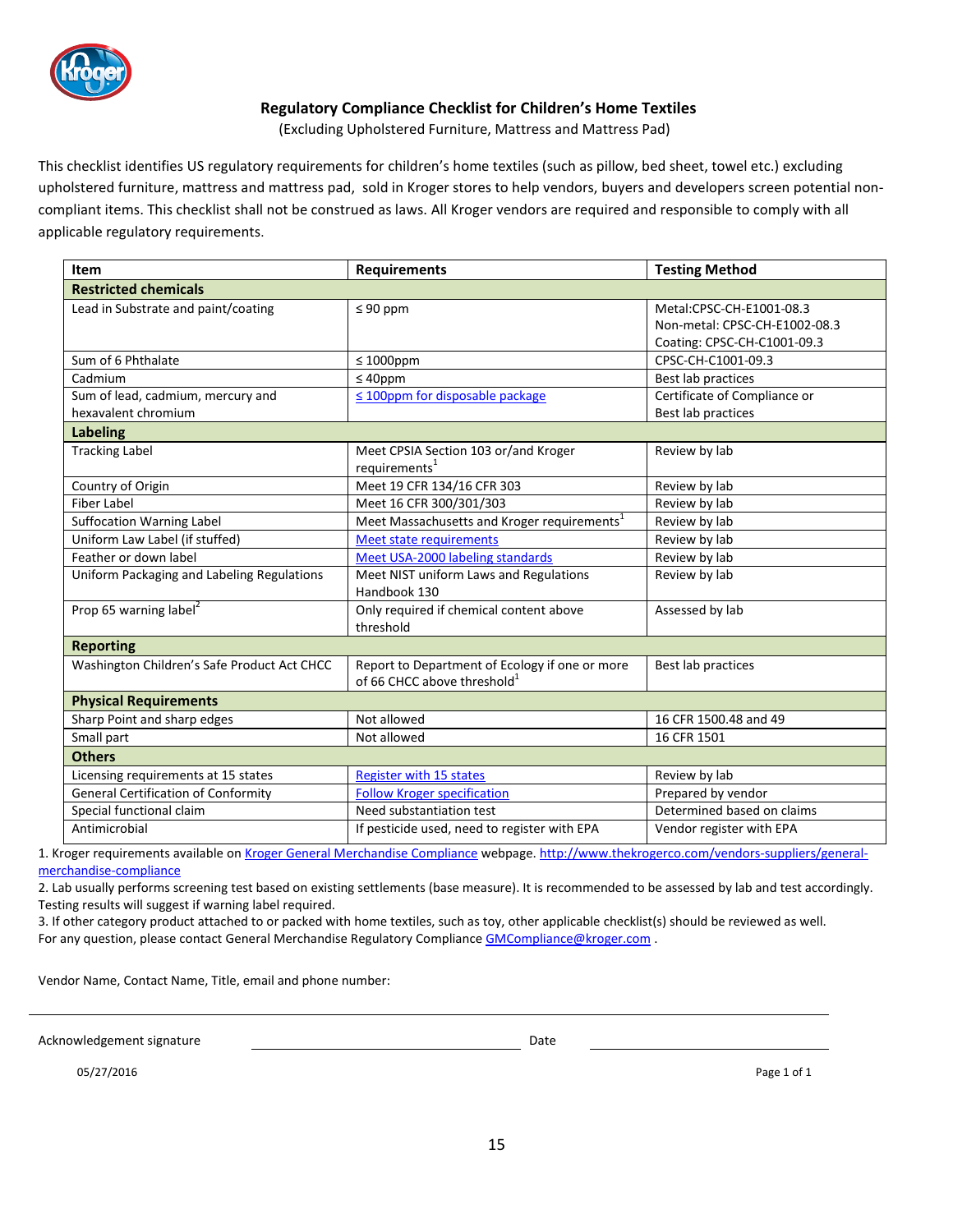

### **Regulatory Compliance Checklist for Children's Jewelry**

This checklist identifies US regulatory requirements for children's jewelry sold in Kroger stores to help vendors, buyers and developers screen potential non-compliant items. This checklist shall not be construed as law. All Kroger vendors are required and responsible to comply with all applicable regulatory requirements.

| <b>Item</b>                                | <b>Requirements</b>                          | <b>Testing Method</b>         |  |  |
|--------------------------------------------|----------------------------------------------|-------------------------------|--|--|
| <b>Restricted chemicals</b>                |                                              |                               |  |  |
| Lead in Substrate and                      | $\leq 90$ ppm                                | Metal:CPSC-CH-E1001-08.3      |  |  |
| Coating/Print                              |                                              | Non-metal: CPSC-CH-E1002-08.3 |  |  |
|                                            |                                              | Coating: CPSC-CH-E1003-09.1   |  |  |
| Sum of 6 Phthalate                         | $\leq 1000$ ppm                              | CPSC-CH-C1001-09.3            |  |  |
| Cadmium                                    | $\leq 40$ ppm                                | Best lab practices            |  |  |
| Sum of lead, cadmium, mercury              | $\leq$ 100ppm for disposable package         | Certificate of Compliance or  |  |  |
| and hexavalent chromium                    |                                              | Best lab practices            |  |  |
| <b>Labeling</b>                            |                                              |                               |  |  |
| <b>Tracking Label</b>                      | Meet CPSIA Section 103 or Kroger             | Review by lab                 |  |  |
|                                            | requirement $^1$                             |                               |  |  |
| Uniform Packaging and Labeling             | Meet NIST uniform Laws and Regulations       | Review by lab                 |  |  |
| Regulations                                | Handbook 130                                 |                               |  |  |
| Country of Origin                          | Meet 19 CFR 134                              | Review by lab                 |  |  |
| Leather Labeling Guide                     | Meet 16 CFR 24                               | Review by lab                 |  |  |
| Prop 65 warning label <sup>2</sup>         | Only required if chemical content above      | Assessed by lab               |  |  |
|                                            | threshold                                    |                               |  |  |
| Warning for lead                           | Illinois Lead Poisoning Prevention Act       | Review by lab                 |  |  |
|                                            | requires warning if lead is above 40ppm      |                               |  |  |
| <b>Flammability</b>                        |                                              |                               |  |  |
| Flammability of solid                      | Not greater than 0.1 in/sec                  | 16 CFR 1500.44                |  |  |
| <b>Reporting</b>                           |                                              |                               |  |  |
| Washington Children's Safe                 | Report to Department of Ecology if one or    | Best lab practices            |  |  |
| Product Act CHCC                           | more of 66 CHCC above threshold <sup>1</sup> |                               |  |  |
| <b>Physical Requirements</b>               |                                              |                               |  |  |
| Sharp Point and sharp edges                | Not allowed                                  | 16 CFR 1500.48 and 49         |  |  |
| Small part                                 | Not allowed                                  | 16 CFR 1501                   |  |  |
| <b>Others</b>                              |                                              |                               |  |  |
| Special functional claim                   | Need substantiation test                     | Determined based on claims    |  |  |
| <b>General Certification of Conformity</b> | <b>Follow Kroger specification</b>           | Prepared by vendor            |  |  |

1. Kroger requirements available on Kroger General Merchandise Compliance webpage. http://www.thekrogerco.com/vendorssuppliers/general-merchandise-compliance

2. Lab usually performs screening test based on existing settlements (base measure). It is recommended to be assessed by lab and test accordingly. Testing results will suggest if warning label required.

3. If toy jewelry, the toy checklist shall be reviewed as well. When electronic component included, additional requirements may apply.

For any question, please contact General Merchandise Regulatory Compliance GMCompliance@kroger.com .

Vendor Name, Contact Name, Title, email and phone number:

Acknowledgement signature **Date Date Date Date Date Date**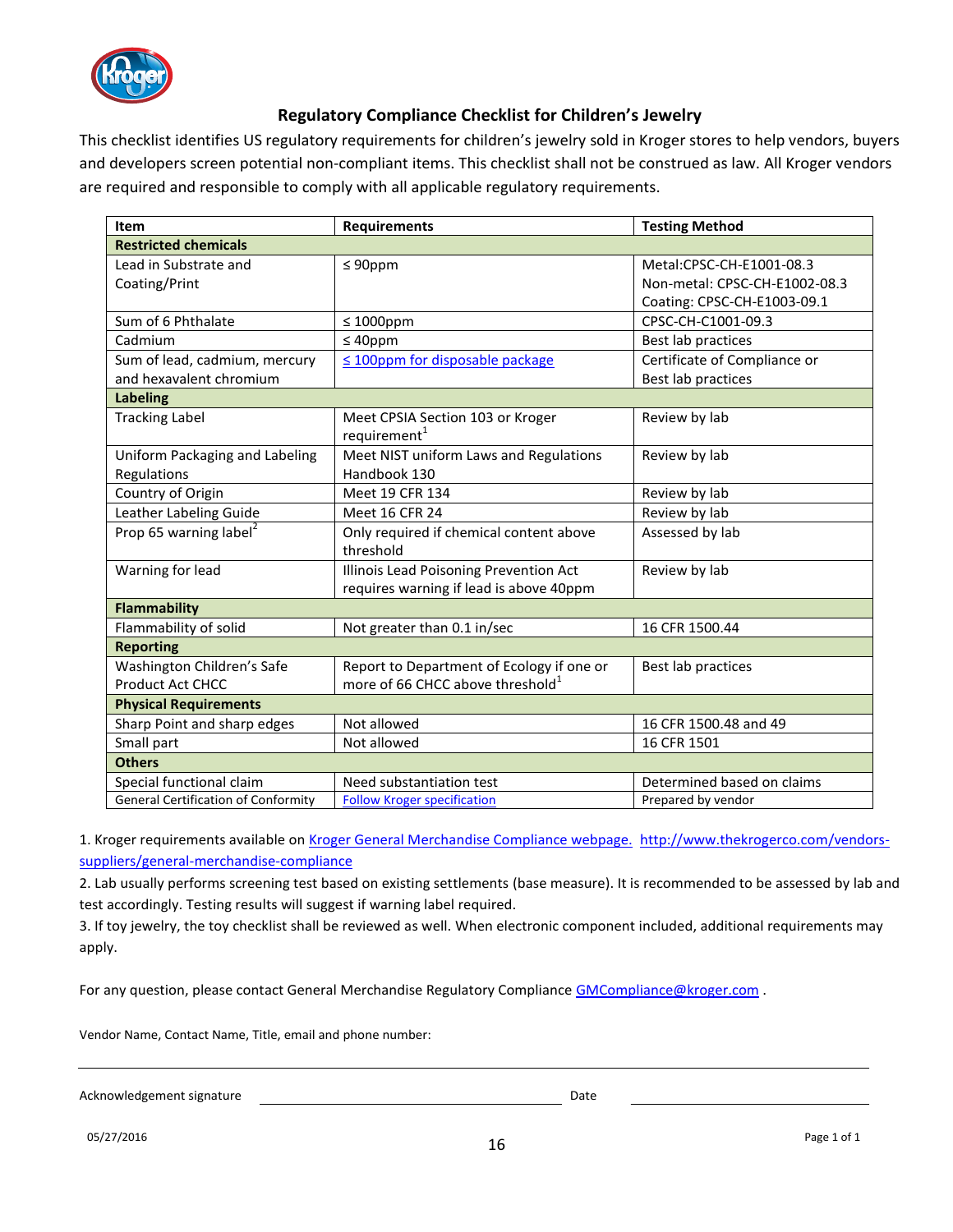

### **Regulatory Compliance Checklist for Children's Mattress and Mattress Pad**

This checklist identifies US regulatory requirements for children's mattresses and mattress pads sold in Kroger stores to help vendors, buyers and developers screen potential non-compliant items. This checklist shall not be construed as law. All Kroger vendors are required and responsible to comply with all applicable regulatory requirements.

| <b>Item</b>                                             | <b>Requirements</b>                                                                      | <b>Testing Method</b>                                     |
|---------------------------------------------------------|------------------------------------------------------------------------------------------|-----------------------------------------------------------|
| <b>Restricted chemicals</b>                             |                                                                                          |                                                           |
| Lead in Substrate and paint/coating                     | $\leq 90$ ppm                                                                            | Metal:CPSC-CH-E1001-08.3<br>Non-metal: CPSC-CH-E1002-08.3 |
|                                                         |                                                                                          | Coating: CPSC-CH-C1001-09.3                               |
| Sum of 6 Phthalate                                      | $\leq 1000$ ppm                                                                          | CPSC-CH-C1001-09.3                                        |
| Cadmium                                                 | $\leq 40$ ppm                                                                            | Best lab practices                                        |
| Flammable Retardants (TDCPP, TCEP, TDBPP,               | Not allowed                                                                              | Best lab practices or certificate                         |
| TCPP, PentaBDE, OctaBDE, DecaBDE, HBCD,<br>TRIS, TBBPA) |                                                                                          |                                                           |
| Sum of lead, cadmium, mercury and                       | $\leq$ 100ppm for disposable package                                                     | Certificate of Compliance or                              |
| hexavalent chromium                                     |                                                                                          | Best lab practices                                        |
| <b>Labeling</b>                                         |                                                                                          |                                                           |
| <b>Tracking Label</b>                                   | Meet CPSIA Section 103 or/and Kroger<br>requirements <sup>1</sup>                        | Review by lab                                             |
| Uniform Law Label                                       | <b>Meet state requirements</b>                                                           | Review by lab                                             |
| Country of Origin                                       | Meet 19 CFR 134/16 CFR 303                                                               | Review by lab                                             |
| Fiber Label (for mattress pad)                          | Meet 16 CFR 300/301/303                                                                  | Review by lab                                             |
| <b>Suffocation Warning Label</b>                        | Meet Massachusetts and Kroger requirements <sup>1</sup>                                  | Review by lab                                             |
| <b>Flammability Label</b>                               | Meet 16 CFR 1632/1633 labeling requirements                                              | Review by lab                                             |
| Prop 65 warning label <sup>2</sup>                      | Only required if chemical content above<br>threshold                                     | Assessed by lab                                           |
| Warning for lead                                        | Illinois Lead Poisoning Prevention Act                                                   | Review by lab                                             |
|                                                         | requires warning if lead is above 40ppm                                                  |                                                           |
| <b>Flammability</b>                                     |                                                                                          |                                                           |
| Flammability of Mattress and Mattress Pad               | Meet 16 CFR 1632/1633                                                                    | 16 CFR 1632/1633                                          |
| <b>Reporting</b>                                        |                                                                                          |                                                           |
| Washington Children's Safe Product Act CHCC             | Report to Department of Ecology if one or more<br>of 66 CHCC above threshol <sup>1</sup> | Best lab practices                                        |
| <b>Physical Requirements</b>                            |                                                                                          |                                                           |
| Sharp Point and sharp edges                             | Not allowed                                                                              | 16 CFR 1500.48 and 49                                     |
| Small part                                              | Not allowed                                                                              | 16 CFR 1501                                               |
| <b>Others</b>                                           |                                                                                          |                                                           |
| Licensing requirements at 15 states                     | <b>Register with 15 states</b>                                                           | Review by lab                                             |
| <b>General Certification of Conformity</b>              | <b>Follow Kroger specification</b>                                                       | Prepared by vendor                                        |
| Special functional claim                                | Need substantiation test                                                                 | Determined based on claims                                |
| Antimicrobial                                           | If pesticide used, need to register with EPA                                             | Vendor registers with EPA                                 |

1. Kroger requirements available on Kroger General Merchandise Compliance webpage. http://www.thekrogerco.com/vendors-suppliers/generalmerchandise-compliance

2. Lab usually performs screening test based on existing settlements (base measure). It is recommended to be assessed by lab and test accordingly. Testing results will suggest if warning label required.

3. If other category product attached to or sold with mattress or mattress pad, other applicable checklist(s) should be reviewed as well. For any question, please contact General Merchandise Regulatory Compliance GMCompliance @kroger.com .

Vendor Name, Contact Name, Title, email and phone number:

Acknowledgement signature **Date of Acknowledgement** signature **Date**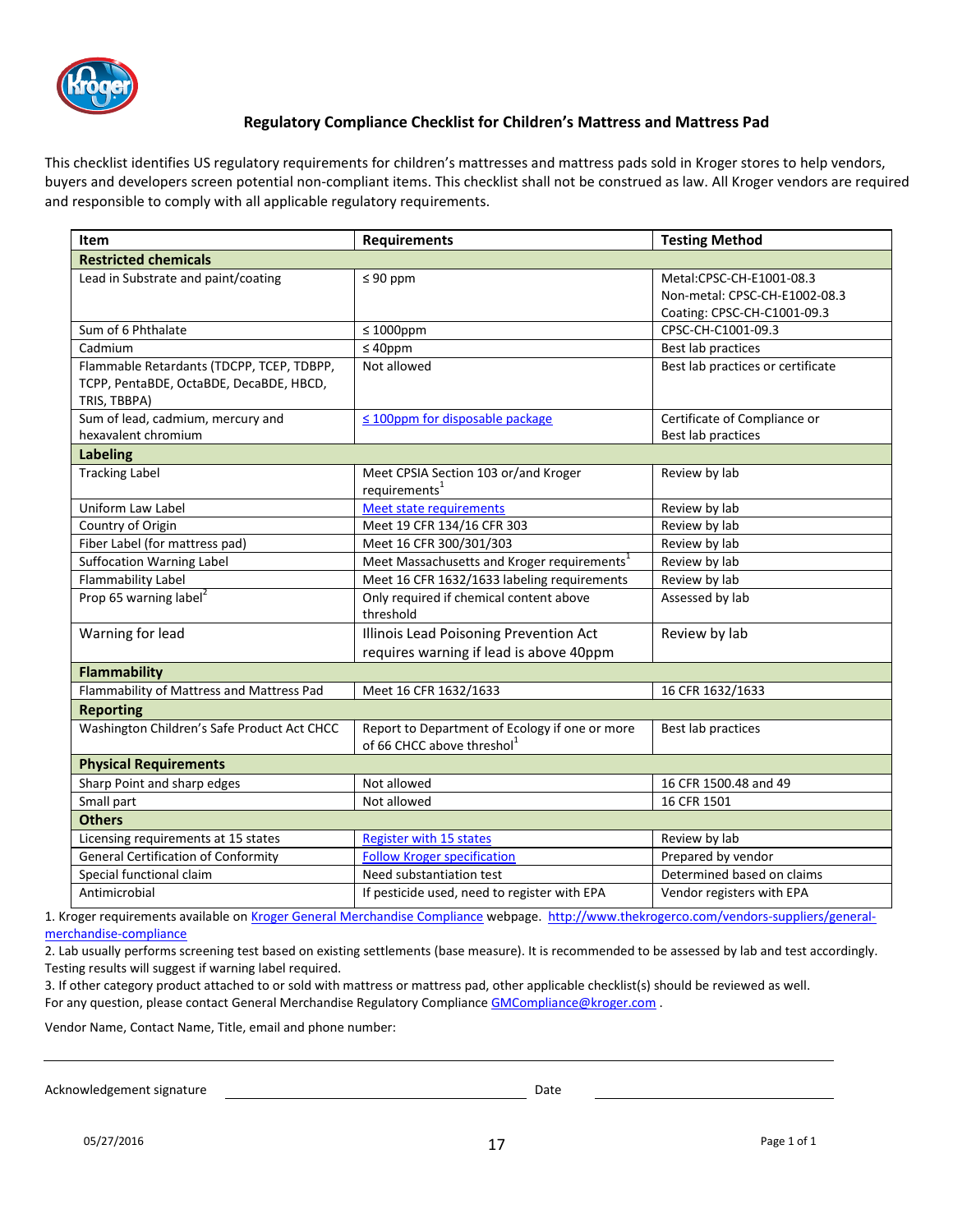

### **Regulatory Compliance Checklist for Children's Rugs and Carpets**

This checklist identifies US regulatory requirements for children's carpets and rugs sold in Kroger stores to help vendors, buyers and developers screen potential non-compliant items. This checklist shall not be construed as law. All Kroger vendors are required and responsible to comply with all applicable regulatory requirements.

| <b>Item</b>                                | <b>Requirements</b>                                     | <b>Testing Method</b>             |
|--------------------------------------------|---------------------------------------------------------|-----------------------------------|
| <b>Restricted chemicals</b>                |                                                         |                                   |
| Lead in Substrate                          | $\leq 100$ ppm                                          | Metal:CPSC-CH-E1001-08.3          |
|                                            |                                                         | Non-metal: CPSC-CH-E1002-08.3     |
| Lead in paint/coating                      | $\leq 90$ ppm                                           | Coating: CPSC-CH-C1001-09.3       |
| Flammable Retardants (TDCPP, TCEP,         | Not allowed                                             | Best lab practices or certificate |
| TDBPP, TCPP, PentaBDE, OctaBDE,            |                                                         |                                   |
| DecaBDE, HBCD, TRIS, TBBPA)                |                                                         |                                   |
| Sum of lead, cadmium, mercury and          | $\leq$ 100ppm for disposable package                    | Certificate of Compliance or      |
| hexavalent chromium                        |                                                         | <b>Best lab practices</b>         |
| <b>Labeling</b>                            |                                                         |                                   |
| <b>Tracking Label</b>                      | Meet CPSIA Section 103 or/and Kroger                    | Review by lab                     |
|                                            | requirements <sup>1</sup>                               |                                   |
| Country of Origin                          | Meet 19 CFR 134/16 CFR 303                              | Review by lab                     |
| <b>Fiber Label</b>                         | Meet 16 CFR 300/301/303                                 | Review by lab                     |
| <b>Suffocation Warning Label</b>           | Meet Massachusetts and Kroger requirements <sup>1</sup> | Review by lab                     |
| Label on flame retardant                   | Meet 16 CFR 1630/1631, label "T" if treated with        | Review by lab                     |
|                                            | fire-retardants                                         |                                   |
| Prop 65 warning label <sup>2</sup>         | Only required if chemical content above                 | Assessed by lab                   |
|                                            | threshold                                               |                                   |
| Uniform Packaging and Labeling             | Meet NIST Uniform Laws and Regulations                  | Review by lab                     |
| Regulations                                | Handbook 130                                            |                                   |
| <b>Flammability</b>                        |                                                         |                                   |
| Flammability of Carpets and Rugs           | Meet 16 CFR 1630/1631                                   | 16 CFR 1630/1631                  |
| <b>Physical Requirements</b>               |                                                         |                                   |
| Sharp Point and sharp edges                | Not allowed                                             | 16 CFR 1500.48 and 49             |
| Small part                                 | Not allowed                                             | 16 CFR 1501                       |
| <b>Others</b>                              |                                                         |                                   |
| Special functional claim                   | Need substantiation test                                | Determined based on claims        |
| <b>General Certification of Conformity</b> | <b>Follow Kroger specification</b>                      | Prepared by vendor                |

1. Kroger requirements available on the Kroger General Merchandise Compliance webpage.

http://www.thekrogerco.com/vendors-suppliers/general-merchandise-compliance

2. Lab usually performs screening test based on existing settlements (base measure). It is recommended to be assessed by lab and test accordingly. Testing results will suggest if warning label required.

3. If other category product attached to or sold with carpets or rugs, other applicable checklist(s) should be reviewed as well.

For any question, please contact General Merchandise Regulatory Compliance GMCompliance@kroger.com .

Vendor Name, Contact Name, Title, email and phone number:

Acknowledgement signature **Date** Date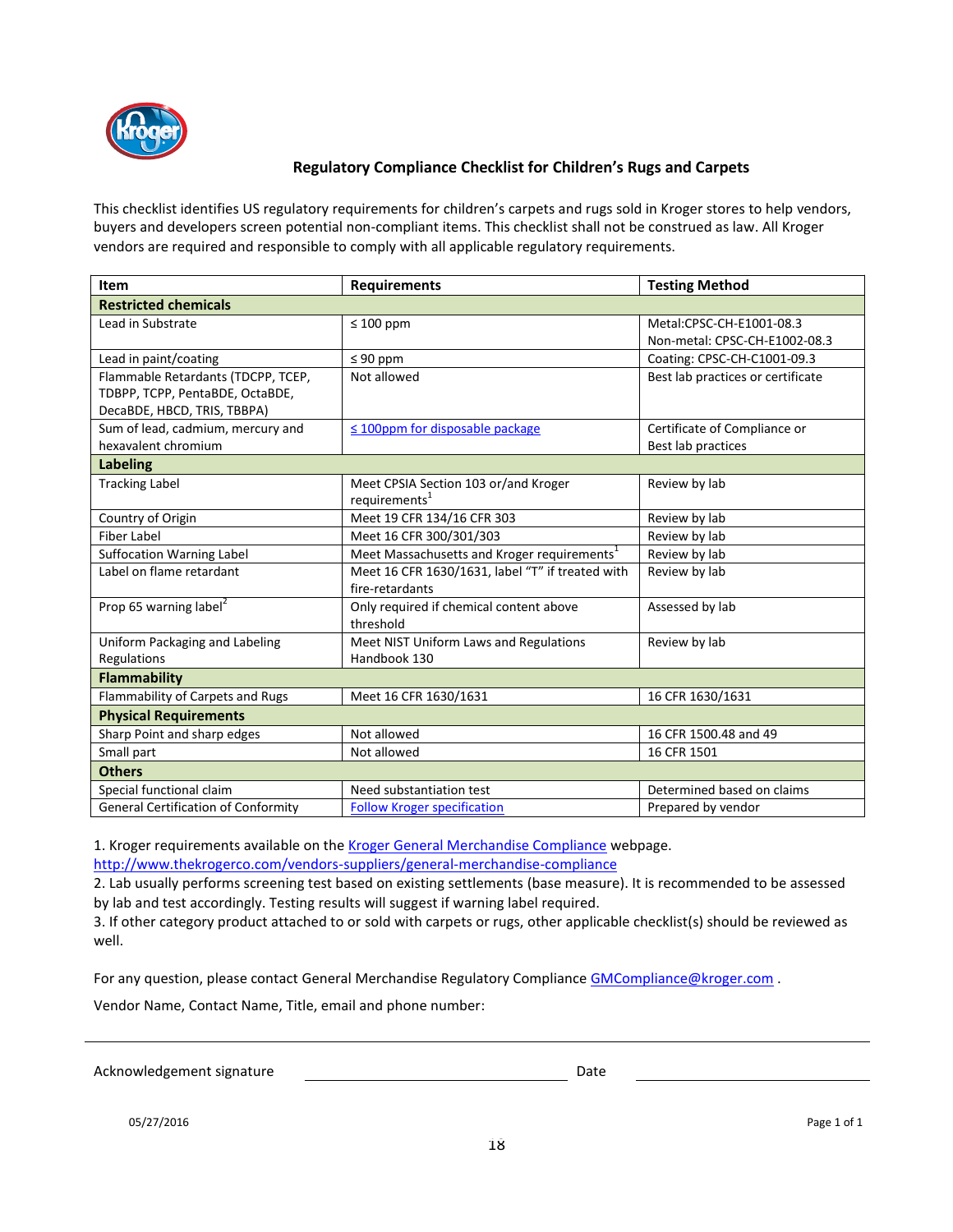

### **Regulatory Compliance Checklist for Children's Sleeping Bag**

(Excluding Infant Sleep Sack)

This checklist identifies US regulatory requirements for children's sleeping bags, excluding infant sleep sack, sold in Kroger stores to help vendors, buyers and developers screen potential non-compliant items. This checklist shall not be construed as law. All Kroger vendors are required and responsible to comply with all applicable regulatory requirements.

| <b>Item</b>                                                                                          | <b>Requirements</b>                                                                       | <b>Testing Method</b>                                                                          |
|------------------------------------------------------------------------------------------------------|-------------------------------------------------------------------------------------------|------------------------------------------------------------------------------------------------|
| <b>Restricted chemicals</b>                                                                          |                                                                                           |                                                                                                |
| Lead in Substrate and paint/coating                                                                  | $\leq 90$ ppm                                                                             | Metal:CPSC-CH-E1001-08.3<br>Non-metal: CPSC-CH-E1002-08.3<br>Paint/coating: CPSC-CH-E1003-09.1 |
| Sum of 6 Phthalate                                                                                   | $\leq 1000$ ppm                                                                           | CPSC-CH-C1001-09.3                                                                             |
| Cadmium                                                                                              | $\leq 40$ ppm                                                                             | Best lab practices                                                                             |
| Flammable Retardants (TDCPP, TCEP,<br>TDBPP, TCPP, PentaBDE, OctaBDE,<br>DecaBDE, HBCD, TRIS, TBBPA) | Not Allowed                                                                               | Certificate or Best Lab Practices                                                              |
| Sum of lead, cadmium, mercury and                                                                    | $\leq$ 100ppm for disposable package                                                      | Certificate of Compliance or                                                                   |
| hexavalent chromium                                                                                  |                                                                                           | Best lab practices                                                                             |
| <b>Labeling</b>                                                                                      |                                                                                           |                                                                                                |
| <b>Tracking Label</b>                                                                                | Meet CPSIA Section 103 or/and Kroger<br>requirements <sup>1</sup>                         | Review by lab                                                                                  |
| Uniform Law Label                                                                                    | <b>Meet state requirements</b>                                                            | Review by lab                                                                                  |
| Country of Origin                                                                                    | Meet 19 CFR 134/16 CFR 303                                                                | Review by lab                                                                                  |
| <b>Fiber Label</b>                                                                                   | Meet 16 CFR 300/301/303                                                                   | Review by lab                                                                                  |
| <b>Suffocation Warning Label</b>                                                                     | <b>Meet Massachusetts and Kroger</b><br>requirements <sup>1</sup>                         | Review by lab                                                                                  |
| Uniform Packaging and Labeling                                                                       | Meet NIST uniform Laws and Regulations                                                    | Review by lab                                                                                  |
| Regulations (on package)                                                                             | Handbook 130                                                                              |                                                                                                |
| Feather or down label                                                                                | Meet USA-2000 labeling standards                                                          | Review by lab                                                                                  |
| Flammability Label                                                                                   | Meet CPAI 75 requirements                                                                 | Review by lab                                                                                  |
| Prop 65 warning label <sup>2</sup>                                                                   | Only required if chemical content above<br>threshold                                      | Assessed by lab                                                                                |
| <b>Flammability</b>                                                                                  |                                                                                           |                                                                                                |
| Flammability of sleep bag                                                                            | Meet CPAI 75 requirements                                                                 | CPAI 75                                                                                        |
| <b>Reporting</b>                                                                                     |                                                                                           |                                                                                                |
| Washington Children's Safe Product Act<br><b>CHCC</b>                                                | Report to Department of Ecology if one or<br>more of 66 CHCC above threshold <sup>1</sup> | Best lab practices                                                                             |
| <b>Physical Requirements</b>                                                                         |                                                                                           |                                                                                                |
| Sharp Point and sharp edges                                                                          | Not allowed                                                                               | 16 CFR 1500.48 and 49                                                                          |
| Small part                                                                                           | Not allowed                                                                               | 16 CFR 1501                                                                                    |
| <b>Others</b>                                                                                        |                                                                                           |                                                                                                |
| <b>General Certification of Conformity</b>                                                           | <b>Follow Kroger specification</b>                                                        | Prepared by vendor                                                                             |
| Licensing requirements at 15 states                                                                  | <b>Register with 15 states</b>                                                            | Review by lab                                                                                  |
| Special functional claim                                                                             | Need substantiation test                                                                  | Determined based on claims                                                                     |

1. Kroger requirements available on Kroger General Merchandise Compliance webpage. http://www.thekrogerco.com/vendors-suppliers/generalmerchandise-compliance

2. Lab usually performs screening test based on existing settlements (base measure). It is recommended to be assessed by lab and test accordingly. Testing results will suggest if warning label required.

3. If other category product attached to or packed with sleep bag, other applicable checklist should be reviewed as well.

For any question, please contact General Merchandise Regulatory Compliance GMCompliance@kroger.com .

Vendor Name, Contact Name, Title, email and phone number:

Acknowledgement signature **Date of Acknowledgement** signature **Date**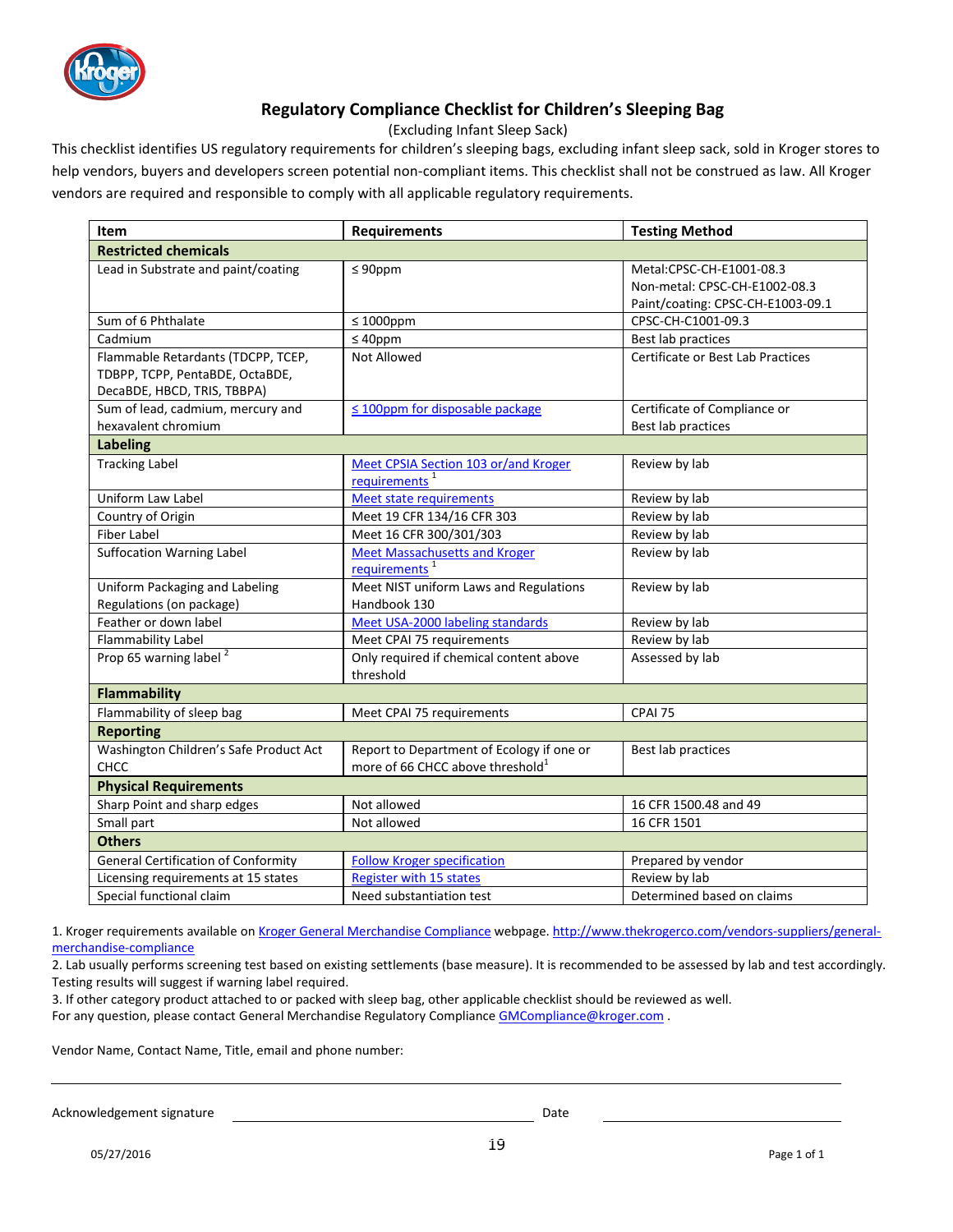

### **Regulatory Compliance Checklist for Children's Sleepwear**

This checklist identifies US regulatory requirements for children's sleepwear sold in Kroger stores to help vendors, buyers and developers screen potential non-compliant items. This checklist shall not be construed as law. All Kroger vendors are required and responsible to comply with all applicable regulatory requirements.

| Item                                                                                       | <b>Requirements</b>                                                                       | <b>Testing Method</b>                                                                    |
|--------------------------------------------------------------------------------------------|-------------------------------------------------------------------------------------------|------------------------------------------------------------------------------------------|
| <b>Restricted chemicals</b>                                                                |                                                                                           |                                                                                          |
| Lead in Substrate and Coating/Print                                                        | $\leq 90$ ppm                                                                             | Metal:CPSC-CH-E1001-08.3<br>Non-metal: CPSC-CH-E1002-08.3<br>Coating: CPSC-CH-E1003-09.1 |
| Sum of 6 Phthalate                                                                         | $\leq 1000$ ppm                                                                           | CPSC-CH-C1001-09.3                                                                       |
| Cadmium                                                                                    | $\leq 40$ ppm                                                                             | Best lab practices                                                                       |
| Flammable Retardants (TDCPP, TCEP, TDBPP, TCPP,<br>PentaBDE, OctaBDE, DecaBDE, HBCD, TRIS) | Not allowed                                                                               | Best lab practices or certificate                                                        |
| Sum of lead, cadmium, mercury and hexavalent<br>chromium                                   | $\leq$ 100ppm for disposable package                                                      | Certificate of Compliance or<br>Best lab practices                                       |
| <b>Labeling</b>                                                                            |                                                                                           |                                                                                          |
| <b>Tracking Label</b>                                                                      | Meet CPSIA Section 103 and/or Kroger requirements <sup>1</sup>                            | Review by lab                                                                            |
| Care Instruction Label                                                                     | Meet 16 CFR 423/16 CFR 1615/1616                                                          | Review by lab                                                                            |
| Country of Origin                                                                          | Meet 19 CFR 134/16 CFR 303                                                                | Review by lab                                                                            |
| <b>Fiber Label</b>                                                                         | Meet 16 CFR 300/301/303                                                                   | Review by lab                                                                            |
| <b>Suffocation Warning Label</b>                                                           | Meet Massachusetts and Kroger requirements <sup>1</sup>                                   | Review by lab                                                                            |
| Tight Fitting - Snug-fitting, not flame resistant                                          | 16 CFR 1615.1(o)(11)/1616.2(m)(11)                                                        | Review by lab                                                                            |
| Tight Fitting - hangtag/package                                                            | 16 CFR 1615.1(o)(10)/ 1616.2(m)(10)                                                       | Review by lab                                                                            |
| Loose fitting - FPU/GPU                                                                    | Meet 16 CFR 1615/1616                                                                     | Review by lab                                                                            |
| Size                                                                                       | Meet 16 CFR 1615/1616                                                                     |                                                                                          |
| Precaution label if any agent or treatment cause<br>deterioration of flame resistance      | Meet 16 CFR 1615/1616                                                                     | Review by lab                                                                            |
| Warning for lead                                                                           | Illinois Lead Poisoning Prevention Act requires warning if<br>lead is above 40ppm         | Review by lab                                                                            |
| Prop 65 warning label <sup>2</sup>                                                         | Only required if chemical content above threshold                                         | Assessed by lab                                                                          |
| <b>Flammability</b>                                                                        |                                                                                           |                                                                                          |
| Flammability - Tight Fitting Sleepwear                                                     | Class 1                                                                                   | 16 CFR 1610                                                                              |
| Flammability - Loose fitting sleepwear                                                     | Average char length ≤ 7 in<br>No individual char length of 10 in                          | 16 CFR 1615/1616                                                                         |
| <b>Reporting</b>                                                                           |                                                                                           |                                                                                          |
| Washington Children's Safe Product Act CHCC                                                | Report to Department of Ecology if one or more of 66<br>CHCC above threshold <sup>1</sup> | Best lab practices                                                                       |
| <b>Physical Requirements</b>                                                               |                                                                                           |                                                                                          |
| Sharp Point and sharp edges                                                                | Not allowed                                                                               | 16 CFR 1500.48 and 49                                                                    |
| Small part                                                                                 | Not allowed                                                                               | 16 CFR 1501                                                                              |
| Drawstring requirements                                                                    | Meet WI ATCP 139.06 and NY 391.b                                                          | ASTM F1816-97                                                                            |
| <b>Others</b>                                                                              |                                                                                           |                                                                                          |
| <b>General Certification of Conformity</b>                                                 | <b>Follow Kroger specification</b>                                                        | Prepared by vendor                                                                       |
| Licensing requirements at Utah                                                             | Filled or quilted garments with fillings must be licensed<br>with State of Utah           | Review by lab                                                                            |
| Special functional claim                                                                   | Need substantiation test                                                                  | Determined based on claims                                                               |
| Antimicrobial                                                                              | If pesticide used, need to register with EPA                                              | Vendor register with EPA                                                                 |

1. Kroger requirements available on Kroger General Merchandise Compliance webpage. http://www.thekrogerco.com/vendors-suppliers/generalmerchandise-compliance

2. Lab usually performs screening test based on existing settlements (base measure) It is recommended to be assessed by lab and test accordingly. Testing results will suggest if warning label required.

3. If other category product attached to or packed with sleepwear, such as toy, other applicable checklist(s) should be reviewed as well. If leather, down or feather present, additional requirements may apply.

For any question, please contact General Merchandise Regulatory Compliance GMCompliance @kroger.com .

Vendor Name, Contact Name, Title, email and phone number:

Acknowledgement signature description of the Date Date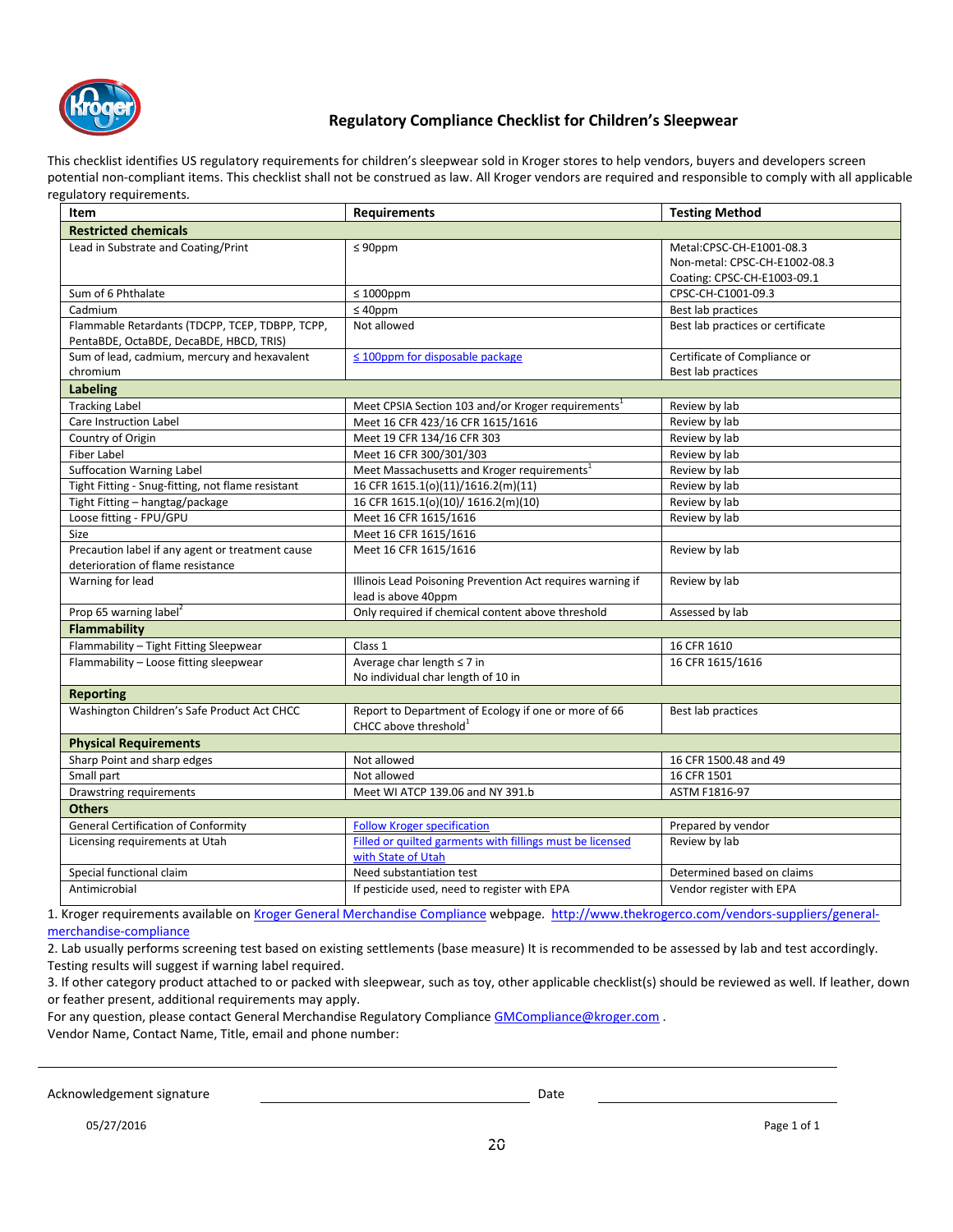

### **Regulatory Compliance Checklist for Children's Sunglasses**

This checklist identifies US regulatory requirements for children's sunglasses sold in Kroger stores to help vendors, buyers and developers screen potential non-compliant items. This checklist shall not be construed as law. All Kroger vendors are required and responsible to comply with all applicable regulatory requirements.

| Item                                       | <b>Requirements</b>                                               | <b>Testing Method</b>         |
|--------------------------------------------|-------------------------------------------------------------------|-------------------------------|
| <b>Restricted chemicals</b>                |                                                                   |                               |
| Lead in Substrate and paint/coating        | $\leq 90$ ppm                                                     | Metal:CPSC-CH-E1001-08.3      |
|                                            |                                                                   | Non-metal: CPSC-CH-E1002-08.3 |
|                                            |                                                                   | Coating: CPSC-CH-C1001-09.3   |
| Sum of lead, cadmium, mercury and          | $\leq$ 100ppm for disposable package                              | Certificate of Compliance or  |
| hexavalent chromium                        |                                                                   | Best lab practices            |
| <b>Labeling</b>                            |                                                                   |                               |
| <b>Tracking Label</b>                      | Meet CPSIA Section 103 or/and Kroger<br>requirements <sup>1</sup> | Review by lab                 |
| Country of Origin                          | Meet 19 CFR 134                                                   | Review by lab                 |
| Labeling requirement for over-the-         | Meet 21 CFR 801.1, 60, 61 and 62                                  | Review by lab                 |
| counter sunglasses                         |                                                                   |                               |
| <b>Suffocation Warning Label</b>           | Meet Massachusetts and Kroger                                     | Review by lab                 |
|                                            | requirements <sup>1</sup>                                         |                               |
| Uniform Packaging and Labeling             | Meet NIST uniform Laws and Regulations                            | Review by lab                 |
| Regulations (on package)                   | Handbook 130                                                      |                               |
| Prop 65 warning label <sup>2</sup>         | Only required if chemical content above                           | Assessed by lab               |
|                                            | threshold                                                         |                               |
| <b>Physical Requirements</b>               |                                                                   |                               |
| Sharp Point and sharp edges                | Not allowed                                                       | 16 CFR 1500.48 and 49         |
| Small part                                 | Not allowed                                                       | 16 CFR 1501                   |
| Len's impact resistance                    | No Fracture                                                       | 21 CFR 801.410                |
| <b>Others</b>                              |                                                                   |                               |
| <b>General Certification of Conformity</b> | <b>Follow Kroger specification</b>                                | Prepared by vendor            |
| Special functional claim                   | Need substantiation test                                          | Determined based on claims    |

1. Kroger requirements available on Kroger General Merchandise Compliance webpage. http://www.thekrogerco.com/vendorssuppliers/general-merchandise-compliance

2. Lab usually performs screening test based on existing settlements (base measure). It is recommended to be assessed by lab and test accordingly. Testing results will suggest if warning label required.

3. If other category product attached to or packed with children's sunglasses such as toy, other applicable checklist(s) should be reviewed as well.

For any question, please contact General Merchandise Regulatory Compliance GMCompliance @kroger.com .

Vendor Name, Contact Name, Title, email and phone number:

Acknowledgement signature **Date** Date Date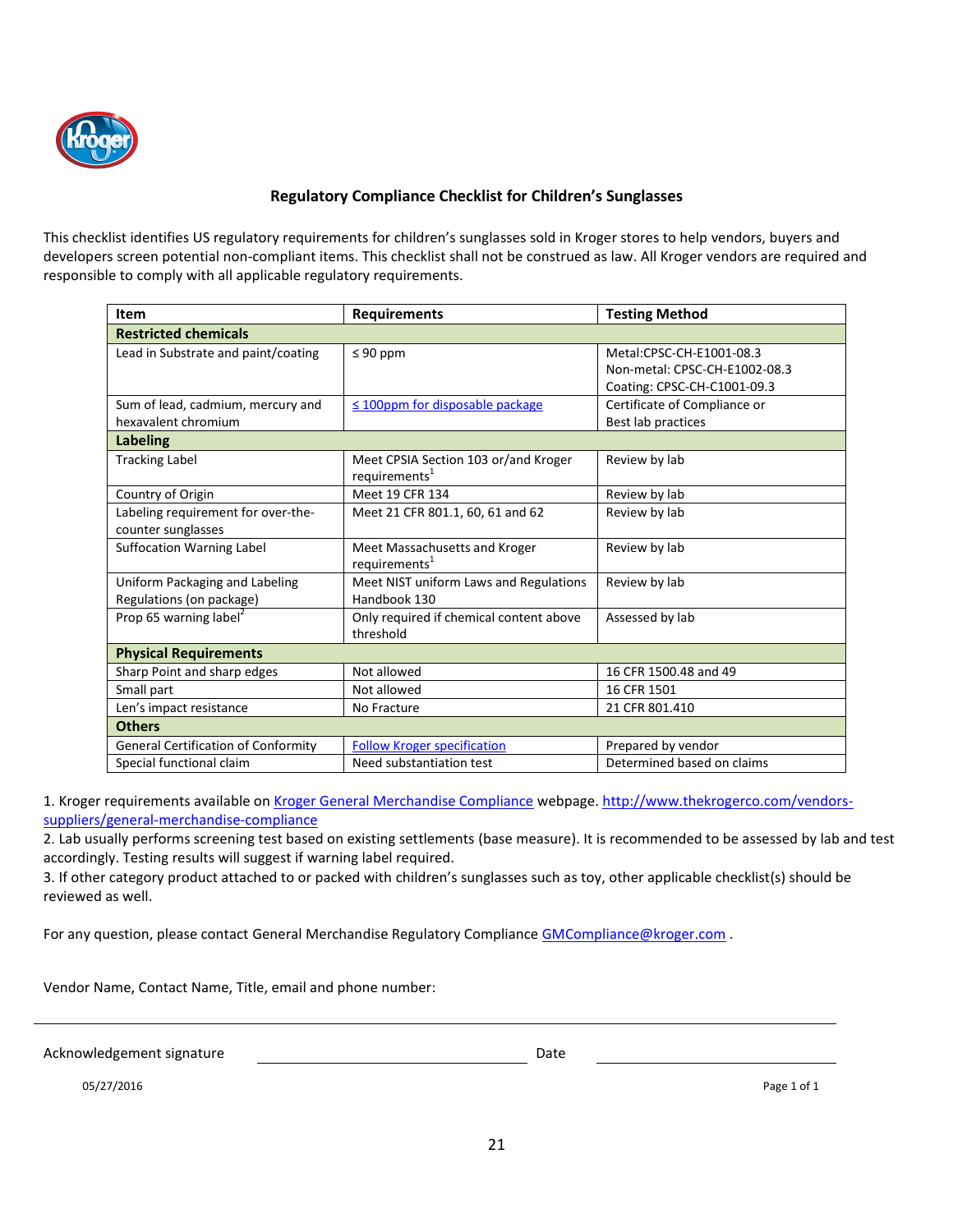

#### **Regulatory Compliance Checklist for Children's Toys**

(Excluding Electronics, Costumes, Art Materials, Cosmetics, Food Contact Articles and Plush Toys)

This checklist identifies US regulatory requirements for toys, excluding electronics, costumes, art materials, cosmetics, food contact articles and plush toys, sold in Kroger stores to help vendors, buyers and developers screen potential non-compliant items. This checklist shall not be construed as law. All Kroger vendors are required and responsible to comply with all applicable regulatory requirements.

| Item                                            | <b>Requirements</b>                                                                                                                                  | <b>Testing Method</b>             |
|-------------------------------------------------|------------------------------------------------------------------------------------------------------------------------------------------------------|-----------------------------------|
| <b>Restricted chemicals</b>                     |                                                                                                                                                      |                                   |
| Lead in Substrate and Coating/Print             | $\leq 90$ ppm                                                                                                                                        | Metal:CPSC-CH-E1001-08.3          |
|                                                 |                                                                                                                                                      | Non-metal: CPSC-CH-E1002-08.3     |
|                                                 |                                                                                                                                                      | Coating: CPSC-CH-E1003-09.1       |
| <b>Hazardous Substances</b>                     | Meets ASTM F963-11 Section 4.3.1                                                                                                                     | Review by vendor/factory/supplier |
| <b>Heavy Metals</b>                             | Meets ASTM F963-11 section 4.3.5                                                                                                                     | ASTM F963-11                      |
| Sum of 6 Phthalate                              | $\leq 1000$ ppm                                                                                                                                      | CPSC-CH-C1001-09.3                |
| Cadmium                                         | $\leq 40$ ppm                                                                                                                                        | Best lab practices                |
| Sum of lead, cadmium, mercury and hexavalent    | ≤ 100ppm for disposable package                                                                                                                      | Certificate of Compliance or      |
| chromium                                        |                                                                                                                                                      | Best lab practices                |
| <b>Flame Retardants</b>                         | Not Allowed                                                                                                                                          | Best lab practices or certificate |
| <b>Labeling</b>                                 |                                                                                                                                                      |                                   |
| <b>Tracking Label</b>                           | Meet CPSIA Section 103 or/and Kroger requirements <sup>1</sup>                                                                                       | Review by lab                     |
| Toy Labels (e.g. warning label, age label etc.) | Meet ASTM F963-11 requirements                                                                                                                       | Review by lab                     |
| Lead in Paint, Coating and Substrate            | If Lead $\geq$ 40ppm, label required for Illinois                                                                                                    | CPSC CH-E1003-09.1                |
| Chemistry & Science Set                         | Meet 16 CFR 1500.83(a)(23)                                                                                                                           | Review by lab                     |
| <b>CARB Label and Certificate</b>               | Composite Wood Title 17 California section 93120.7(d)                                                                                                | Review by lab                     |
|                                                 | documentation and label requirement                                                                                                                  |                                   |
| Uniform Packaging and labeling regulations      | Meet NIST uniform Laws and Regulations Handbook 130                                                                                                  | Review by lab                     |
| Pressurized container label                     | Meet requirements of 16 CFR 1500.130                                                                                                                 | Review by lab                     |
| Country of Origin                               | Meet 19 CFR 134                                                                                                                                      | Review by lab                     |
| Suffocation Warning Label for Plastic Bags      | Meet Massachusetts and Kroger requirements <sup>1</sup>                                                                                              | Review by lab                     |
| <b>Stuffed Toy Label</b>                        | Meet State requirements Pennsylvania, Ohio and                                                                                                       | Review by lab                     |
|                                                 | Massachusetts, Toy licensing and labeling                                                                                                            |                                   |
| Prop 65 warning label <sup>2</sup>              | Only required if chemical content above threshold                                                                                                    | Assessed by lab                   |
| <b>Flammability</b>                             |                                                                                                                                                      |                                   |
| Flammability of solids, soft toys and fabrics   | ASTM F963-11                                                                                                                                         | <b>ASTM F963-11</b>               |
| Flash point of combustible liquids              | 16 CFR 1500.3(c)(6)(iii) For Ages 8 or younger shall have                                                                                            | 16 CFR 1500.43(a)                 |
|                                                 | flash point of 150°F or 65.6°C                                                                                                                       |                                   |
| Flammability of pressurized containers          | 16 CFR 1500.3(c)(6)(viii) For ages 8 and over only                                                                                                   | 16 CFR 1500.45                    |
| <b>Reporting</b>                                |                                                                                                                                                      |                                   |
| Washington Children's Safe Product Act CHCC     | Report to Department of Ecology if one or more of 66 CHCC<br>above threshold <sup>1</sup>                                                            | Best lab practices                |
| <b>Physical Requirements</b>                    |                                                                                                                                                      |                                   |
| <b>Mechanical Hazards</b>                       | Meet 16 CFR 1500.18                                                                                                                                  | Reviewed by vendor/supplier/lab   |
| All Toys Mechanical and Physical Hazards        | ASTM F963-11                                                                                                                                         | ASTM F963-11                      |
| <b>Others</b>                                   |                                                                                                                                                      |                                   |
| <b>General Certification of Conformity</b>      | <b>Follow Kroger specification</b>                                                                                                                   | Prepared by vendor                |
| Licensing for stuffed toy                       | Meet Licensing Requirements in Pennsylvania, Ohio and                                                                                                | Review by lab                     |
|                                                 | Massachusetts Toy licensing and labeling                                                                                                             |                                   |
| <b>Toy Gun Marking</b>                          | Meet 15 CFR 1150 ASTM F963-11 section 4.3                                                                                                            | Review by lab                     |
|                                                 | 1. Kroger requirements available on Kroger General Merchandise Compliance webpage. http://www.thekrogerco.com/vendors-suppliers/general-merchandise- |                                   |

compliance

2. Lab usually performs screening test based on existing settlements (base measure). It is recommended to be assessed by lab and test accordingly. Testing results will suggest if warning label required.

3. If other category product attached to or packed with the toy, other applicable checklist(s) should be reviewed as well.

For any question, please contact General Merchandise Regulatory Compliance GMCompliance@kroger.com . Vendor Name, Contact Name, Title, email and phone number:

Acknowledgement signature and the control of the control of the control of the control of the control of the control of the control of the control of the control of the control of the control of the control of the control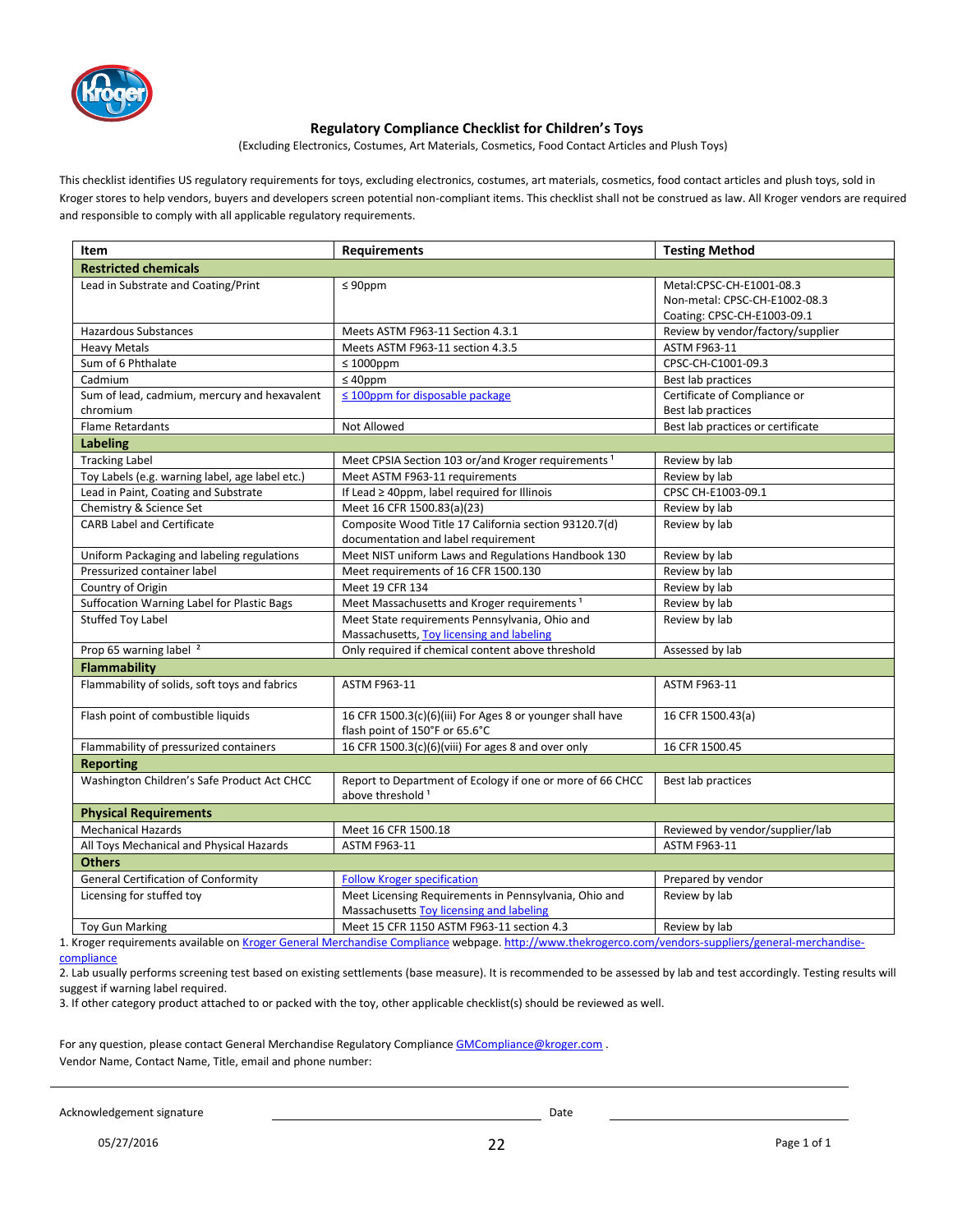

#### **Regulatory Compliance Checklist for Children's Toys - Cosmetics**

This checklist identifies US regulatory requirements for children's cosmetics as toy, sold in Kroger stores to help vendors, buyers and developers screen potential non-compliant items. This checklist shall not be construed as law. All Kroger vendors are required and responsible to comply with all applicable regulatory requirements.

| Item                                       | <b>Requirements</b>                                            | <b>Testing Method</b>             |
|--------------------------------------------|----------------------------------------------------------------|-----------------------------------|
| <b>Restricted chemicals</b>                |                                                                |                                   |
| Lead in Substrate and Coating/Print        | $\leq 90$ ppm                                                  | Metal:CPSC-CH-E1001-08.3          |
|                                            |                                                                | Non-metal: CPSC-CH-E1002-08.3     |
|                                            |                                                                | Coating: CPSC-CH-E1003-09.1       |
| <b>Hazardous Substances</b>                | Meet ASTM F963-11 section 4.3.1                                | Review by vendor/factory/supplier |
| <b>Heavy Metals</b>                        | Meet ASTM F963-11 section 4.3.5                                | ASTM F963-11                      |
| Sum of 6 Phthalate                         | $\leq 1000$ ppm                                                | CPSC-CH-C1001-09.3                |
| Cadmium                                    | $\leq 40$ ppm                                                  | Best lab practices                |
| Sum of lead, cadmium, mercury and          | $\leq$ 100ppm for disposable package                           | Certificate of Compliance or      |
| hexavalent chromium                        |                                                                | Best lab practices                |
| Mercury                                    | Not Detected 21 CFR 700.13, Illinois Mercury added             | Best lab practices                |
|                                            | <b>Prohibition Act</b>                                         |                                   |
| Labeling                                   |                                                                |                                   |
| <b>Tracking Label</b>                      | Meet CPSIA Section 103 or/and Kroger requirements <sup>1</sup> | Review by lab                     |
| FDA Ingredient list and label              | Meet 21 CFR 73,74,81,82,700-740, ASTM F963-11                  | Review by lab                     |
| Lead in Paint, Coating and Substrate       | If Lead ≥ 40ppm, label required for Illinois                   | CPSC CH-E1003-09.1                |
| Uniform Packaging and labeling             | Meet NIST uniform Laws and Regulations Handbook                | Review by lab                     |
| regulations                                | 130                                                            |                                   |
| Country of Origin                          | Meet 19 CFR 134                                                | Review by lab                     |
| Suffocation Warning Label for Plastic Bags | Meet Massachusetts and Kroger requirements <sup>1</sup>        | Review by lab                     |
| Prop 65 warning label <sup>2</sup>         | Only required if chemical content above threshold              | Assessed by lab                   |
| <b>Flammability</b>                        |                                                                |                                   |
| Flammability                               | 16 CFR 1500.44                                                 | 16 CFR 1500.44                    |
| <b>Reporting</b>                           |                                                                |                                   |
| FDA Cosmetic Registration                  | VCRP ingredient registration                                   | ASTM-F963-11                      |
| California Safe Cosmetics Act              | Reporting requirements for 904 Chemicals                       | Reviewed by supplier/factory/lab  |
| Washington Children's Safe Product Act     | Report to Department of Ecology if one or more of 66           | Best lab practices                |
| <b>CHCC</b>                                | CHCC above threshold 1                                         |                                   |
| <b>Physical Requirements</b>               |                                                                |                                   |
| <b>Specific Cosmetic Products</b>          | Meets 21 CFR 700-740 requirements                              | Best lab practices                |
| <b>Color Additives</b>                     | Meets 21 CFR 73, 74, 81, and 82 requirements                   | Best lab practices                |
| Sharp point and sharp edge                 | Not Allowed                                                    | 16 CFR 1500.48 and .49            |
| <b>Small Parts</b>                         | Not Allowed                                                    | 16 CFR 1501                       |
| <b>Others</b>                              |                                                                |                                   |
| <b>General Certification of Conformity</b> | <b>Follow Kroger specification</b>                             | Prepared by vendor                |
| <b>Color Additives</b>                     | Meets FD&C Act Sec 721;21USC 379e; 21 CFR Parts 70<br>and 80   | Review by lab                     |
| Special Label Claim                        | Need substantiation test                                       | Determined based on claim         |
|                                            |                                                                |                                   |

1. Kroger requirements available on Kroger General Merchandise Compliance webpage. http://www.thekrogerco.com/vendors-suppliers/generalmerchandise-compliance

2. Lab usually performs screening test based on existing settlements (base measure). It is recommended to be assessed by lab and test accordingly. Testing results will suggest if warning label required.

3. If other category product attached to or packed with cosmetics, such as jewelry, other applicable checklist(s) should be reviewed as well.

For any question, please contact General Merchandise Regulatory Compliance GMCompliance@kroger.com .

Vendor Name, Contact Name, Title, email and phone number:

Acknowledgement signature and the control of the control of the Date of the Date of the Date of the Date of the Date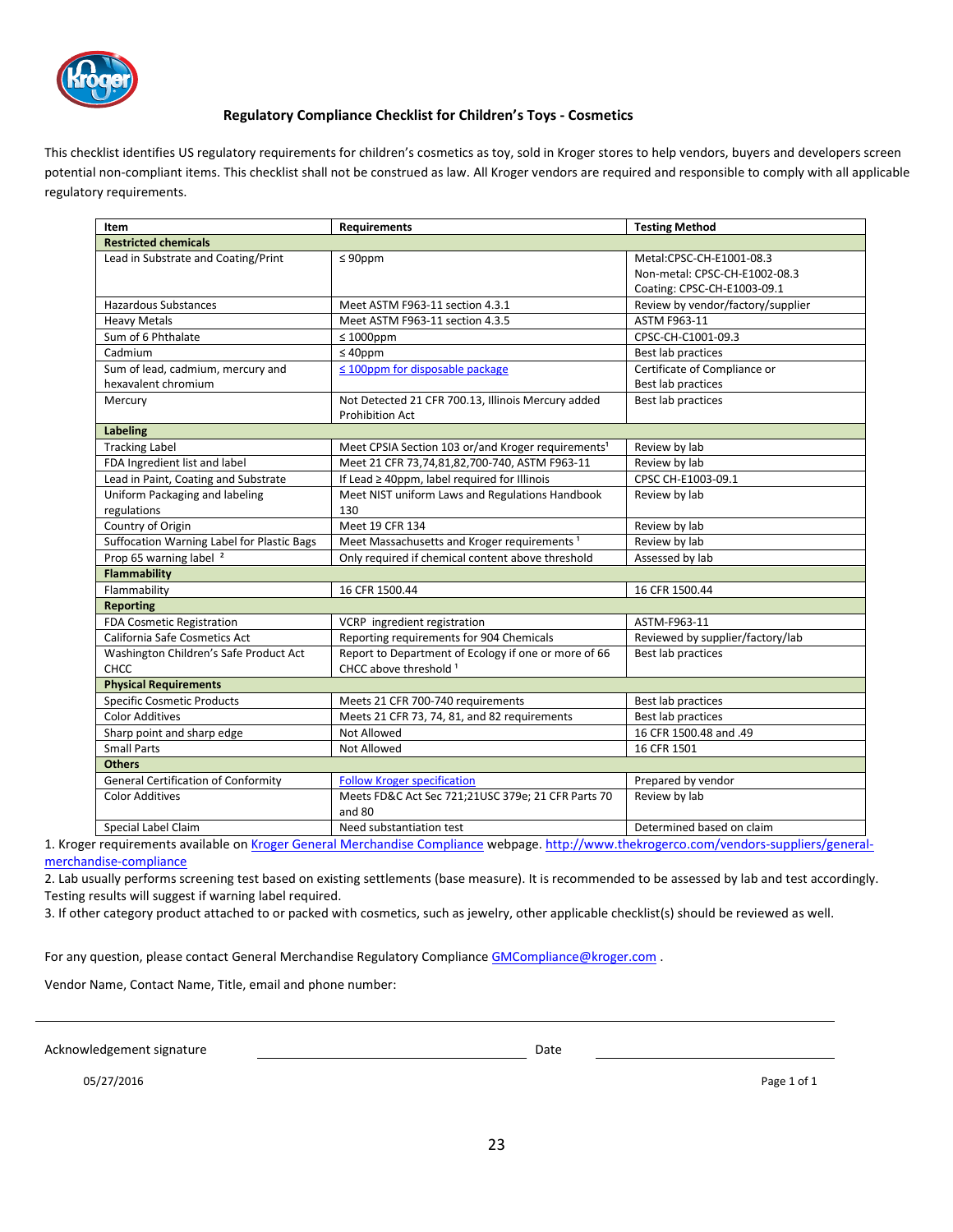

#### **Regulatory Compliance Checklist for Children's Toys - Electric**

(Excluding, Costumes, Art Materials, Cosmetics and Food Contact Articles)

This checklist identifies US regulatory requirements for electronic toys, excluding costumes, art materials, cosmetics and food contact articles toys, sold in Kroger stores to help vendors, buyers and developers screen potential non-compliant items. This checklist shall not be construed as law. All Kroger vendors are required and responsible to comply with all applicable regulatory requirements.

| Item                                                                                          | <b>Requirements</b>                                                                                                     | <b>Testing Method</b>                                     |
|-----------------------------------------------------------------------------------------------|-------------------------------------------------------------------------------------------------------------------------|-----------------------------------------------------------|
| <b>Restricted chemicals</b>                                                                   |                                                                                                                         |                                                           |
| Lead in Substrate and Coating/Print                                                           | $\leq 90$ ppm                                                                                                           | Metal:CPSC-CH-E1001-08.3<br>Non-metal: CPSC-CH-E1002-08.3 |
|                                                                                               |                                                                                                                         | Coating: CPSC-CH-E1003-09.1                               |
| Sum of 6 Phthalate                                                                            | $\leq 1000$ ppm                                                                                                         | CPSC-CH-C1001-09.3                                        |
| Cadmium                                                                                       | $\leq 40$ ppm                                                                                                           | Best lab practices                                        |
| <b>Heavy Metals</b>                                                                           | Meets ASTM F963-11 section 4.3.5                                                                                        | ASTM F963-11                                              |
| Mercury Content in Batteries                                                                  | Not allowed in button cell. Meets Public Law 104-142<br>regarding phase out of mercury content, marking and<br>labeling | Best lab practice                                         |
| <b>Hazardous Substances</b>                                                                   | Meets ASTM F963-11 Section 4.3.1                                                                                        | Review by vendor/factory/supplier                         |
| Sum of lead, cadmium, mercury and hexavalent                                                  | $\leq$ 100ppm for disposable package                                                                                    | Certificate of Compliance or                              |
| chromium                                                                                      |                                                                                                                         | Best lab practices                                        |
| Flame Retardants (TDCPP, TCEP, TDBPP, TCPP,<br>PentaBDE, OctaBDE, DecaDBE, HBCD, TRIS, TBBPA) | Not Allowed                                                                                                             | Best lab practices or Certificate                         |
| <b>Labeling</b>                                                                               |                                                                                                                         |                                                           |
| <b>Tracking Label</b>                                                                         | Meet CPSIA Section 103 and/or Kroger requirements <sup>1</sup>                                                          | Review by lab                                             |
| Toy Labels (e.g. warning label, age label etc.)                                               | Meet ASTM F963-11 requirements                                                                                          | Review by lab                                             |
| Label requirements for electrically operated toys                                             | Federal Hazardous Substance Act (FHSA) 16 CFR 1505.3                                                                    | Review by lab                                             |
| Lead in Paint, Coating and Substrate                                                          | If Lead ≥40ppm, label required for Illinois                                                                             | Review by lab                                             |
| <b>CARB Label and Certificate</b>                                                             | Composite Wood Title 17 California section 93120.7(d)<br>documentation and label requirement                            | Review by lab                                             |
| Uniform Packaging and labeling regulations                                                    | Meet NIST uniform Laws and Regulations Handbook 130                                                                     | Review by lab                                             |
| FCC Part 15                                                                                   | Meet Label and documentation requirements                                                                               | Review by lab                                             |
| Country of Origin                                                                             | Meet 19 CFR 134                                                                                                         | Review by lab                                             |
| Suffocation Warning Label for Plastic Bags                                                    | Meet Massachusetts and Kroger requirements <sup>1</sup>                                                                 | Review by lab                                             |
| <b>Stuffed Toy Label</b>                                                                      | Meet Pennsylvania, Ohio and Massachusetts toy licensing<br>and labeling requirements.                                   | Review by lab                                             |
| Prop 65 warning label <sup>2</sup>                                                            | Only required if chemical content above threshold                                                                       | Assessed by lab                                           |
| <b>Flammability</b>                                                                           |                                                                                                                         |                                                           |
| Flammability                                                                                  | <b>ASTM F963-11</b>                                                                                                     | ASTM F963-11                                              |
| <b>Reporting</b>                                                                              |                                                                                                                         |                                                           |
| Washington Children's Safe Product Act CHCC                                                   | Report to Department of Ecology if one or more of 66<br>CHCC above threshold 1                                          | Best lab practices                                        |
| <b>Physical Requirements</b>                                                                  |                                                                                                                         |                                                           |
| <b>Mechanical Hazards</b>                                                                     | Meet 16 CFR 1500.18                                                                                                     | Reviewed by vendor/supplier/lab                           |
| All Toys Mechanical and Physical Hazards                                                      | ASTM F963-11                                                                                                            | ASTM F963-11                                              |
| Battery operated toys                                                                         | ASTM F963-11 section 4.25                                                                                               | ASTM F963-11                                              |
| Electrically operated toys                                                                    | ASTM F963-11 section 4.4 & 16 CFR 1505                                                                                  | 16 CFR 1505                                               |
| <b>Electrically Operated Toys</b>                                                             | Meet FHSA 16 CFR Part 1505.4-8                                                                                          | Executed by factory                                       |
| <b>Others</b>                                                                                 |                                                                                                                         |                                                           |
| <b>General Certification of Conformity</b>                                                    | <b>Follow Kroger specification</b>                                                                                      | Prepared by vendor                                        |
| Licensing for stuffed toy                                                                     | Meet Licensing Requirements in Pennsylvania, Ohio and<br>Massachusetts Toy licensing and labeling                       | Review by lab                                             |
| <b>Toy Gun Marking</b>                                                                        | Meet 15 CFR 1150 ASTM F963-11 section 4.3                                                                               | Review by lab                                             |
|                                                                                               |                                                                                                                         |                                                           |

1. Kroger requirements available on Kroger General Merchandise Compliance webpage. http://www.thekrogerco.com/vendors-suppliers/general-merchandise-compliance 2. Lab usually performs screening test based on existing settlements (base measure). It is recommended to be assessed by lab and test accordingly. Testing results will suggest if warning label required.

3. If other category product attached to or packed with the toy, other applicable checklist(s) should be reviewed as well.

For any question, please contact General Merchandise Regulatory Compliance GMCompliance@kroger.com .

Vendor Name, Contact Name, Title, email and phone number:

#### Acknowledgement signature development of the Date Date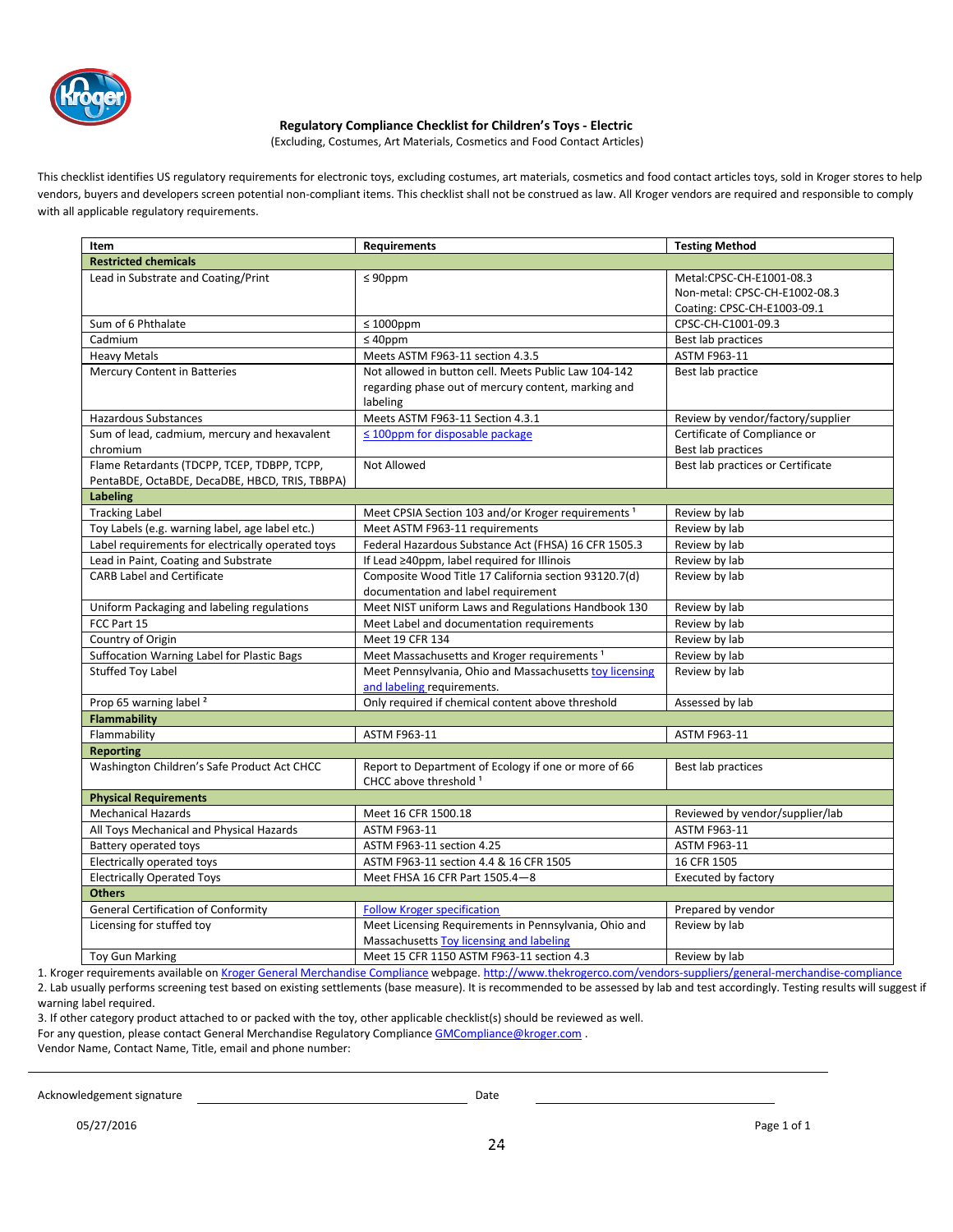

#### **Regulatory Compliance Checklist for Children's Toys - Plush**

(Excluding, Electronics, Costumes, Art Materials, Cosmetics and Food Contact Articles)

This checklist identifies US regulatory requirements for plush toys, excluding electronics, costumes, cosmetics, art materials and food contact articles, sold in Kroger stores to help vendors, buyers and developers screen potential non-compliant items. This checklist shall not be construed as law. All Kroger vendors are required and responsible to comply with all applicable regulatory requirements.

| Item                                            | <b>Requirements</b>                                            | <b>Testing Method</b>             |
|-------------------------------------------------|----------------------------------------------------------------|-----------------------------------|
| <b>Restricted chemicals</b>                     |                                                                |                                   |
| Lead in Substrate and Coating/Print             | $\leq 90$ ppm                                                  | Metal:CPSC-CH-E1001-08.3          |
|                                                 |                                                                | Non-metal: CPSC-CH-E1002-08.3     |
|                                                 |                                                                | Coating: CPSC-CH-E1003-09.1       |
| <b>Heavy Metals</b>                             | Meets ASTM F963-11 section 4.3.5                               | ASTM F963-11                      |
| Sum of 6 Phthalate                              | $\leq 1000$ ppm                                                | CPSC-CH-C1001-09.3                |
| Cadmium                                         | $\leq 40$ ppm                                                  | Best lab practices                |
| <b>Hazardous Substances</b>                     | Meets ASTM F963-11 Section 4.3.1                               | Review by vendor/factory/supplier |
| Sum of lead, cadmium, mercury and hexavalent    | $\leq$ 100ppm for disposable package                           | Certificate of Compliance or      |
| chromium                                        |                                                                | Best lab practices                |
| <b>Flame Retardants</b>                         | Not Allowed                                                    | Best lab practices or Certificate |
| <b>Labeling</b>                                 |                                                                |                                   |
| <b>Tracking Label</b>                           | Meet CPSIA Section 103 or/and Kroger requirements <sup>1</sup> | Review by lab                     |
| Toy Labels (e.g. warning label, age label etc.) | Meet ASTM F963-11 requirements                                 | Review by lab                     |
| Lead in Paint, Coating and Substrate            | If Lead ≥40ppm, label required for Illinois                    | Review by lab                     |
| <b>CARB Label and Certificate</b>               | Composite Wood Title 17 California section 93120.7(d)          | Review by lab                     |
|                                                 | documentation and label requirement                            |                                   |
| Uniform Packaging and labeling regulations      | Meet NIST uniform Laws and Regulations Handbook                | Review by lab                     |
|                                                 | 130                                                            |                                   |
| Country of Origin                               | Meet 19 CFR 134                                                | Review by lab                     |
| Suffocation Warning Label for Plastic Bags      | Meet Massachusetts and Kroger requirements <sup>1</sup>        | Review by lab                     |
| <b>Stuffed Toy Label</b>                        | Meet Pennsylvania, Ohio and Massachusetts toy                  | Review by lab                     |
|                                                 | licensing and labeling requirements.                           |                                   |
| Prop 65 warning label <sup>2</sup>              | Only required if chemical content above threshold              | Assessed by lab                   |
| <b>Flammability</b>                             |                                                                |                                   |
| Flammability of solids, soft toys and fabrics   | ASTM F963-11                                                   | ASTM F963-11                      |
| <b>Reporting</b>                                |                                                                |                                   |
| Washington Children's Safe Product Act CHCC     | Report to Department of Ecology if one or more of 66           | Best lab practices                |
|                                                 | CHCC above threshold 1                                         |                                   |
| <b>Physical Requirements</b>                    |                                                                |                                   |
| All Toys Mechanical and Physical Hazards        | ASTM F963-11                                                   | ASTM F963-11                      |
| <b>Mechanical Hazards</b>                       | Meet 16 CFR 1500.18                                            | Reviewed by vendor/supplier/lab   |
| <b>Others</b>                                   |                                                                |                                   |
| <b>General Certification of Conformity</b>      | <b>Follow Kroger specification</b>                             | Prepared by vendor                |
| Licensing for stuffed toy                       | Meet Licensing Requirements in Pennsylvania, Ohio              | Reviewed by lab                   |
|                                                 | and Massachusetts Toy licensing and labeling                   |                                   |

1. Kroger requirements available on Kroger General Merchandise Compliance webpage. http://www.thekrogerco.com/vendors-suppliers/generalmerchandise-compliance

2. Lab usually performs screening test based on existing settlements (base measure). It is recommended to be assessed by lab and test accordingly. Testing results will suggest if warning label required.

3. If other category product attached to or packed with toy, such as jewelry, other applicable checklist(s) should be reviewed as well. For any question, please contact General Merchandise Regulatory Compliance GMCompliance@kroger.com.

Vendor Name, Contact Name, Title, email and phone number:

Acknowledgement signature and the control of the Date Date